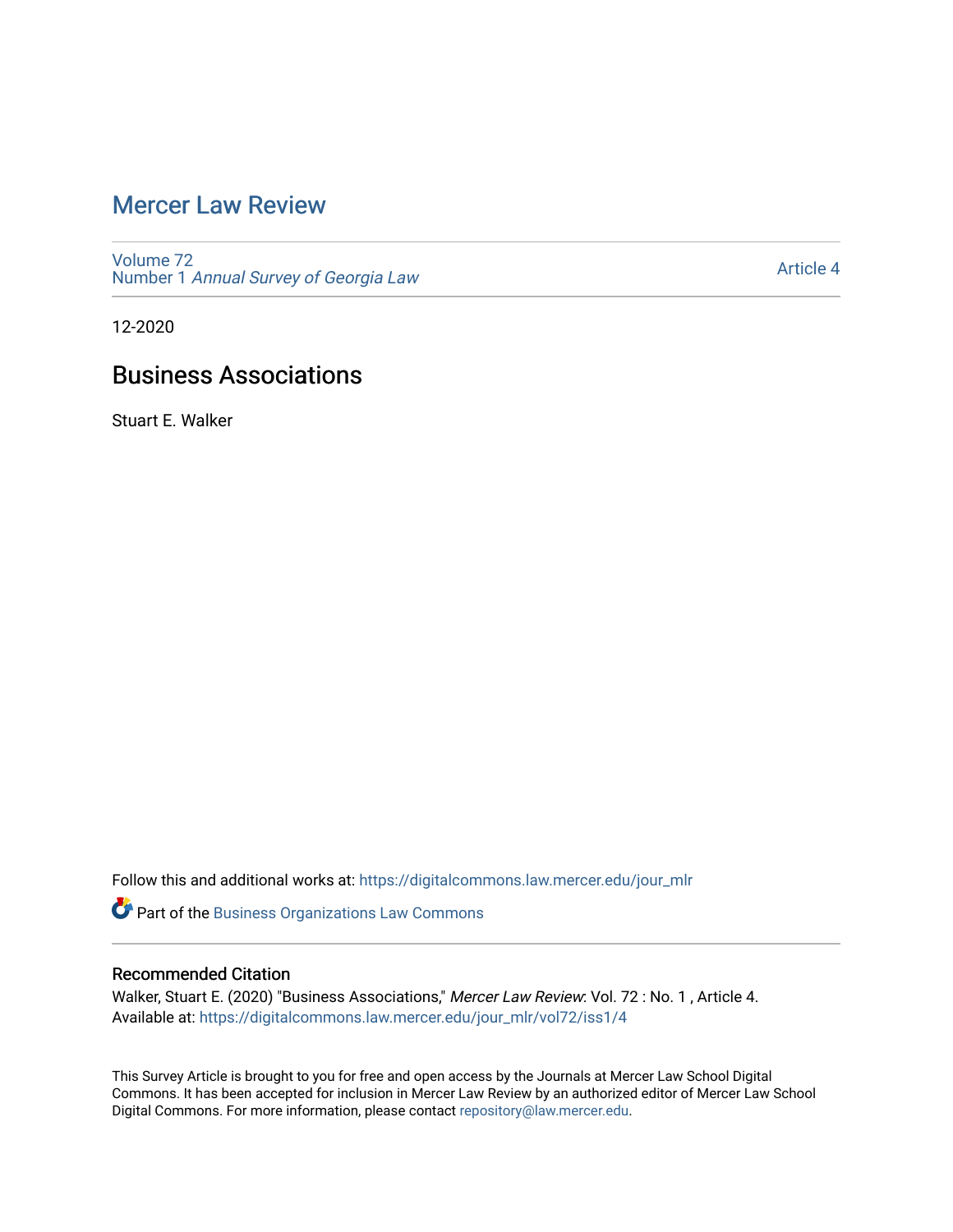## **Business Associations**

#### **by Stuart E. Walker\***

#### I. INTRODUCTION

This Article surveys noteworthy decisions involving corporations and limited liability companies issued by the Georgia Court of Appeals between June 1, 2019, and May 31, 2020, $1$  summarizes an amendment to the Georgia Business Corporation Code and an amendment to the Georgia Nonprofit Corporation Code passed during the 2020 session of the General Assembly, and says a brief word about the status of the new State-wide Business Court.<sup>2</sup>

As far as appellate decisions are concerned, this was a somewhat thin survey period in the area of business associations. But the handful of cases treated here have some lessons to teach the interested practitioner.

#### II. NOTEWORTHY CASES

*A. The Georgia Court of Appeals Confirms that the Effective Date of a Change in the Location of the Registered Office of a Georgia LLC—and thus a Change in the Location of the LLC's County of Residence for Purposes of Venue— Cannot be Earlier than the Date that the Document Effecting the Change is Marked "Received" by the Secretary of State.*

Suppose an LLC wants to change the location of its registered office from DeKalb County to Dawson County—thereby changing its county of residence and the place where it is subject to venue in civil proceedings generally  $3$ —and

21

<sup>\*</sup> Partner, Martin Snow, LLP. University of Georgia (A.B., magna cum laude, 2001); Mercer University School of Law (J.D., magna cum laude, 2004). Member, State Bar of Georgia. I am grateful to Andrew Wharton for his excellent help with this article.

<sup>1</sup> For an analysis of business associations law during the prior survey period, *see* Stuart E. Walker, *Business Associations*, *Annual Survey of Georgia Law*, 71 MERCER L. REV. 15 (2019).

<sup>2</sup> During the survey period, the Georgia Supreme Court did not decide any appeals germane to the subject matter of this survey article. As in previous years, I have omitted decisions of the United States Court of Appeals for the Eleventh Circuit and orders of the federal district courts in the Northern, Middle, and Southern Districts of Georgia.

<sup>3</sup> O.C.G.A. § 14-2-510(b)(1) (noting that a corporation is "deemed to reside . . . in the county of this state where the corporation maintains its registered office"); O.C.G.A. § 14-11-1108(b) ("[T]he residence of a limited liability company . . . shall be determined in accordance with Code Section 14-2-510 as though such limited liability company . . . were a corporation.")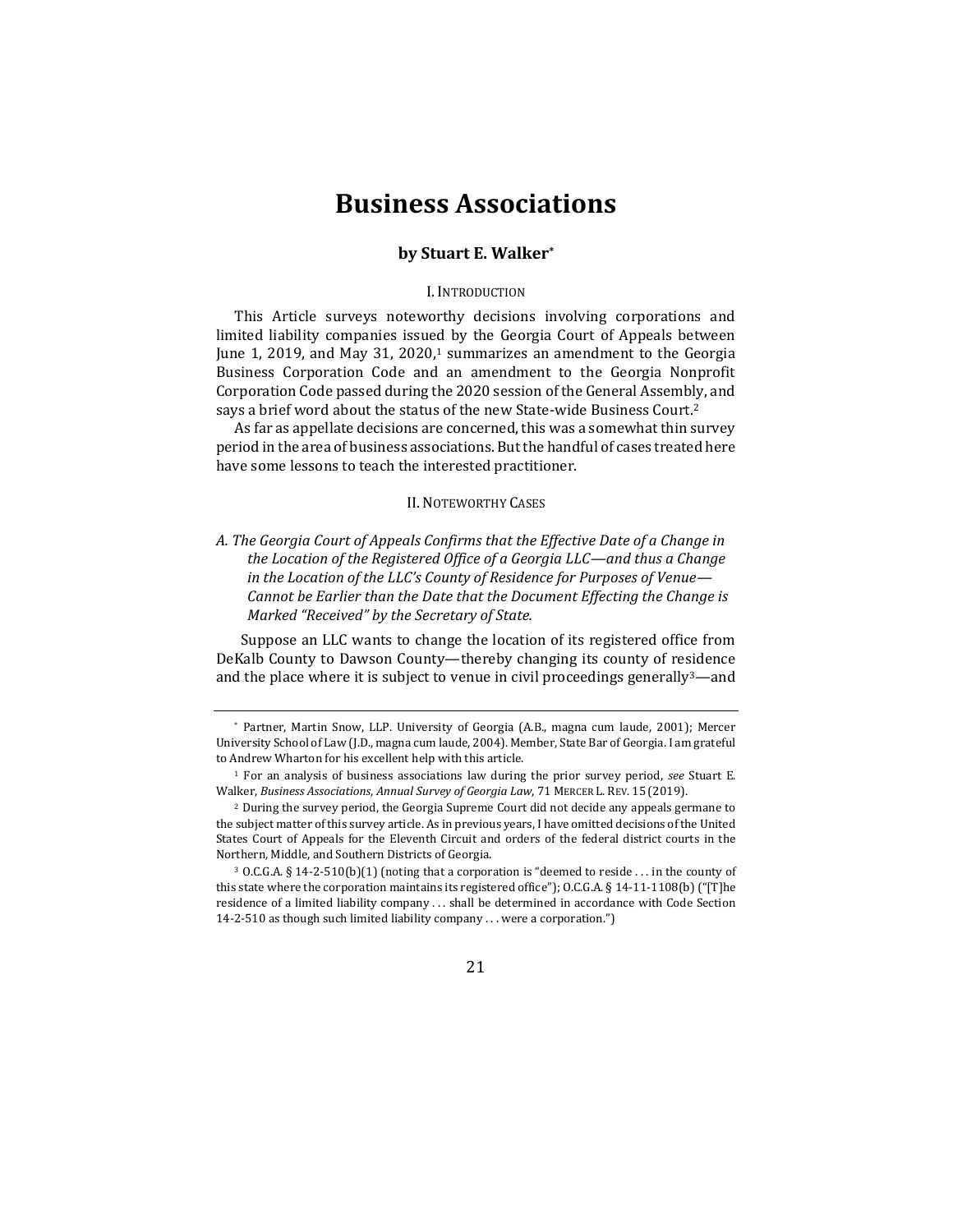it does so by filing an annual registration with the Secretary of State.<sup>4</sup> Suppose also that the LLC signs and submits the annual registration document on February 27, but it is not received and filed by the Secretary of State's office until March 15. Now imagine that, as fate would have it, on March 14 a lawsuit is filed against the LLC in DeKalb County. Question: Based on the location of its registered office, where does venue lie against the LLC—in DeKalb or Dawson County? Answer: DeKalb County.

The Georgia Court of Appeals answered this question in *Andrews v. Blue*  Ridge NH Associates, LLC,<sup>5</sup> a case in which the administrator of a decedent's estate brought tort and other claims<sup>6</sup> against two corporations, two LLCs, a limited partnership, and other defendants arising out of the alleged negligent treatment of the decedent at two nursing home facilities.<sup>7</sup> The suit was filed on March 14, 2018, in the State Court of DeKalb County, and venue was based on the allegation that one of the LLCs—Blue Ridge NH Associates, LLC (Blue Ridge Associates)—maintained its registered office in DeKalb County and that the remaining defendants, together with Blue Ridge Associates, were joint tortfeasors, making venue appropriate over all the defendants in DeKalb County.<sup>8</sup>

Blue Ridge Associates and other defendants moved to dismiss the suit for lack of venue in DeKalb County, arguing that Blue Ridge Associates had already changed the location of its registered office from DeKalb County to Dawson County as of February 27, 2018—15 days before the suit was filed.<sup>9</sup> As support for its argument, Blue Ridge Associates tendered to the trial court at an evidentiary hearing a copy of the annual registration that it submitted to the Secretary of State's office to effect the change in location of its registered office. The annual registration was signed by the manager of Blue Ridge Associates on February 27, 2018, and it contained a notation near the top, stating information on record as of: 2/27/2018. <sup>10</sup> But a stamp on the registration reflected that it was physically received by the Secretary of State's office at 1:07 p.m. on March 15, 2018.<sup>11</sup>

The trial court granted the motion to dismiss for lack of venue, concluding that the location of the registered office changed as of February 27 (the date the

<sup>4</sup> *See* O.C.G.A. § 14-11-1103 (2020).

<sup>5</sup> 353 Ga. App. 75, 836 S.E.2d 197 (2019).

<sup>6</sup> The plaintiff's complaint alleged "claims for professional and ordinary negligence, premises liability, violations of the Omnibus Budget Reconciliation Act, negligent hiring, training, and supervision, and wrongful death." *Id.* at 76, 836 S.E.2d at 200.

<sup>7</sup> *Id.* at 75, 836 S.E.2d at 200.

<sup>8</sup> *Id.* at 76–7, 836 S.E.2d at 200–01. *See* O.C.G.A. § 9-10-31(b) ("[J]oint tort-feasors . . . residing in different counties [] may be subject to an action as such in the same action in any county in which one or more of the defendants reside.")

<sup>9</sup> *Andrews,* 353 Ga. App. at 76, 836 S.E.2d at 201.

<sup>10</sup> *Id.* at 84, 836 S.E.2d at 206.

<sup>11</sup> *Id.*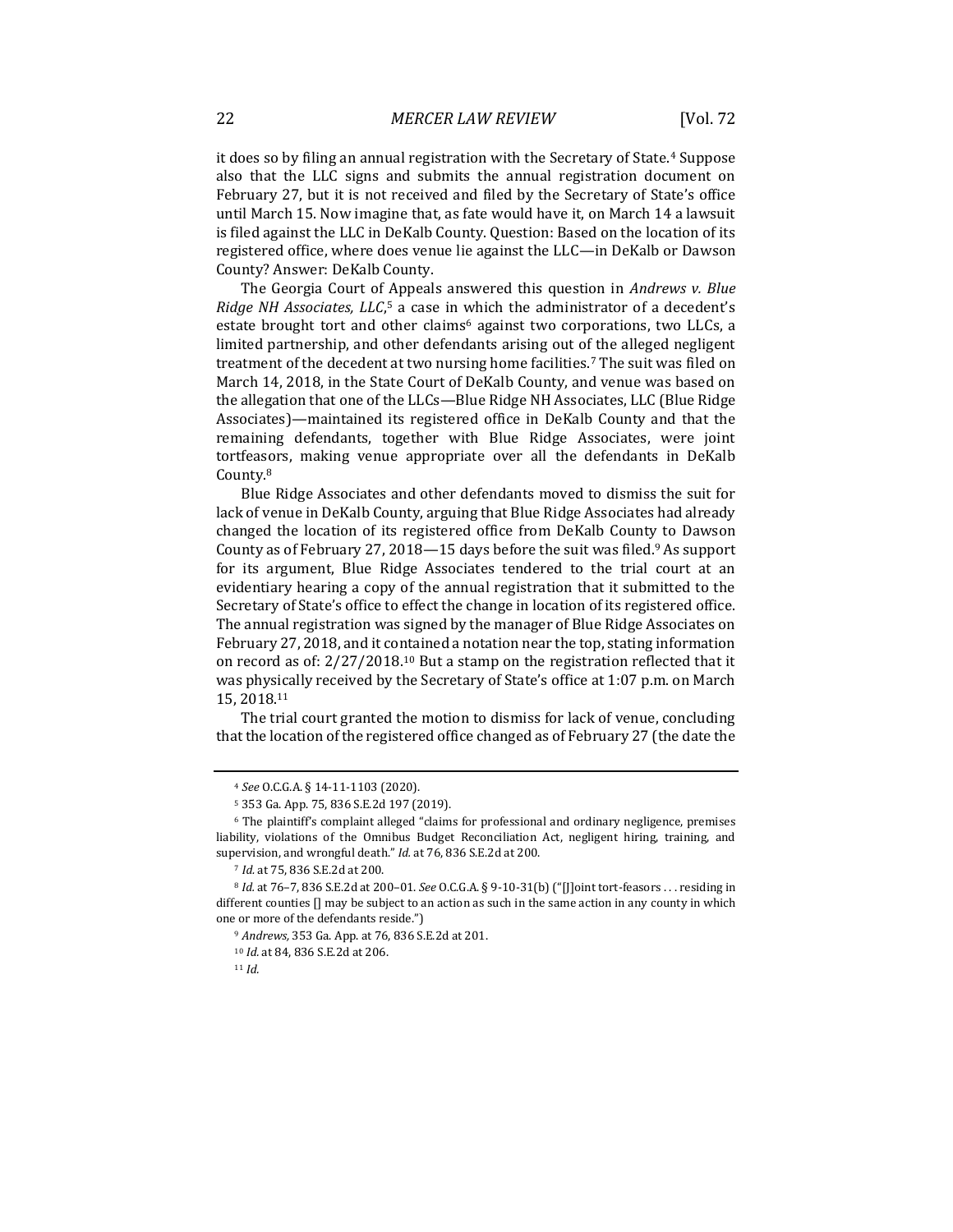annual registration was signed and submitted) and that, as a result, Blue Ridge Associates resided and was subject to venue in Dawson County (not DeKalb County) at the time the suit was filed.<sup>12</sup>

On appeal, the court of appeals reversed that determination, holding that the effective date of the change in location of the registered office from DeKalb to Dawson County was March 15, 2018—one day *after* the suit was filed.<sup>13</sup> The court cited what it identified as the "clear and unambiguous language" of O.C.G.A.  $§ 14-11-206(e)(1)$ ,<sup>14</sup> which provides, as a general rule, that "a document accepted for filing [by the Secretary of State] is effective: [a]t the time of filing on the date it is filed, *as evidenced by the Secretary of State's date and time endorsement on the original document*." <sup>15</sup> The court noted that the statute contains two exceptions to that general rule,<sup>16</sup> the first of which permits an LLC to state the specific *time of day* that a document is to become effective "on the date it is filed"<sup>17</sup> and the second of which permits an LLC to designate a "delayed effective *time and date*."<sup>18</sup> But the court underscored that "nothing in O.C.G.A. § 14-11-206 permits a party to specify an effective date for a filed document that *predates* the date of filing with the Secretary of State."<sup>19</sup> Thus, under the Georgia Limited Liability Company Act (LLC Act),<sup>20</sup> the earliest date that a document filed with the Secretary of State's office can become effective is the date on which it is marked filed (or received) by the Secretary of State's office.<sup>21</sup>

Consistent with a long line of precedent, the court of appeals reiterated that a post-filing change in a party's county of residence does not affect venue, which is fixed as of the date that a complaint is filed, so long as the complaint and summons are served on the party within a reasonable period of time.<sup>22</sup> As a result of the reversal by the court of appeals, Blue Ridge Associates and the other defendants were subject to venue in DeKalb County, and the suit was remanded to the trial court with instructions.<sup>23</sup>

<sup>21</sup> Note that the same is true with respect to documents filed by corporations under the Georgia Business Corporation Code. *See* O.C.G.A. § 14-2-123 (2020).

<sup>12</sup> *Id.* at 85, 836 S.E.2d at 206.

<sup>13</sup> *Id.* at 86, 836 S.E.2d at 207.

<sup>14</sup> O.C.G.A. § 14-11-206(e)(1) (2020).

<sup>15</sup> *Andrews*, 353 Ga. App. at 85, 836 S.E.2d at 206 (emphasis added) (2020).

<sup>16</sup> *Id.* at 86, 836 S.E.2d at 207.

<sup>17</sup> O.C.G.A. § 14-11-206(e)(2) (2020).

<sup>18</sup> O.C.G.A. § 14-11-206(f) (2020).

<sup>19</sup> *Andrews*, 353 Ga. App. at 86, 836 S.E.2d at 207.

<sup>20</sup> O.C.G.A. §§ 14-11-100 to 14-11-102 (2020).

<sup>22</sup> 353 Ga. App. at 84, 836 S.E.2d at 206.

<sup>23</sup> *Id.* at 88, 836 S.E.2d at 208. Blue Ridge Associates and other defendants had alternatively moved the trial court, on the basis of *forum non conveniens* under O.C.G.A. § 9-10-31.1, to transfer the suit to another county (Whitfield County) where venue was otherwise proper, and the trial court granted that motion based in part on its conclusion that the suit lacked a sufficient connection to DeKalb County because none of the defendants resided in DeKalb County. But the court of appeals vacated that portion of the court's order and remanded for reconsideration of the *forum*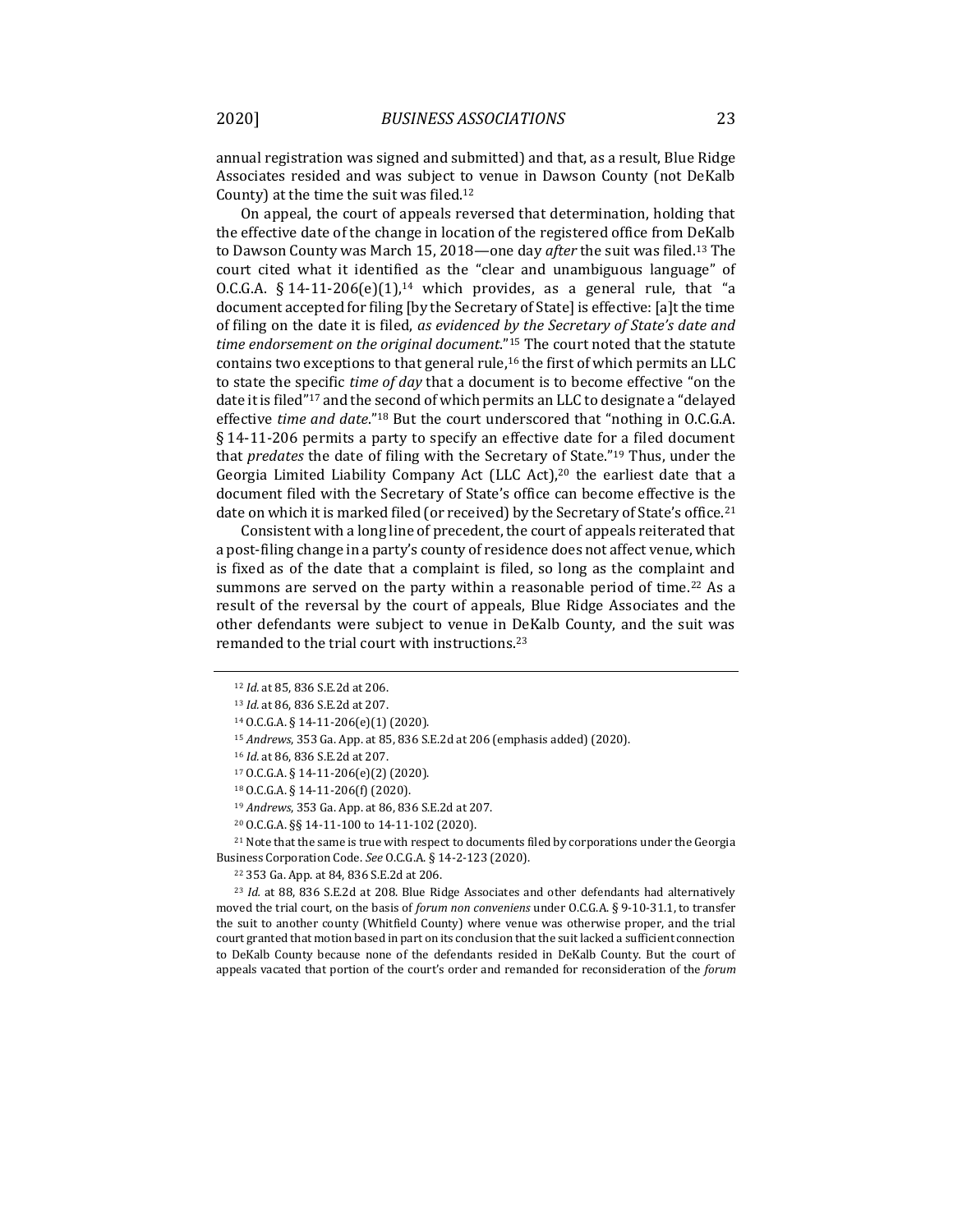### *B. The Georgia Court of Appeals Holds that Managers of an LLC (who are also Members) do not Breach Any Fiduciary Duties to LLC Members Simply by Voting Their Membership Interests on a Matter Coming Before the Members for a Vote of the Membership, and the Court Reiterates that Non-Manager Members of a Manager-Managed LLC Owe No Fiduciary Duties to the LLC or to its Members.*

Suppose there is an LLC consisting of five members. In addition to owning membership interests in the LLC, all five members are employed by the LLC, and two of the members also serve as co-managers of the LLC. The LLC's operating agreement says that the fiduciary duties owed by the co-managers to the LLC and to its members extend only to their acts (or omissions) taken (or not taken) "in the management of" the Company, and no further. The operating agreement permits the employment of the five members to be terminated for cause or without cause, so long as at least a requisite percentage of the membership interests held by the five members vote in favor of the termination. Assume that four members vote to terminate the fifth member's employment, that the four members hold the votes necessary to take that action under the operating agreement, and that the four voting members include the two co-managers.

Now imagine that the member whose employment was terminated files suit against all four members of the LLC, alleging, among other things, that the members breached their fiduciary duties toward him by voting to terminate his employment. Question: how should the terminated member's fiduciary-duty claims be resolved? Answer: the claims against the co-managers fail on the merits, and the claims against the non-manager members fail to state a claim for relief.

The court of appeals answered this question in *Colquitt v. Buckhead Surgical Associates, LLC*. <sup>24</sup> In January 2013, five medical doctors—Colquitt, Skandalakis, Smith, McGill, and Procter—formed a medical practice, Buckhead Surgical Associates, LLC (BSA), and an affiliated surgery center, Buckhead Surgery Center, LLC (BSC). Skandalakis and Smith were appointed to serve as co-managers of BSA and BSC. All five doctors, in addition to owning membership interests in BSA, were employed by BSA.<sup>25</sup>

About two and a half years later, Colquitt decided that he wanted to leave the medical practice and, through counsel, sent a letter to McGill, Skandalakis, Procter, and Smith, demanding a buyout of his membership interest in BSA.<sup>26</sup>

*non conveniens* analysis, instructing the trial court to consider the fact that at least one defendant resided in DeKalb County at the time the suit was filed.

<sup>24</sup> 351 Ga. App. 525, 831 S.E.2d 181 (2019).

<sup>25</sup> *Id.* at 526, S.E.2d 181–83. It is not clear from the court's opinion whether the five doctors were also employed by BSC.

<sup>26</sup> *Id.* at 526, 831 S.E.2d at 183. It is not clear from the court's opinion whether Colquitt also demanded a buyout of his membership interest in BSC, although presumably (note: author's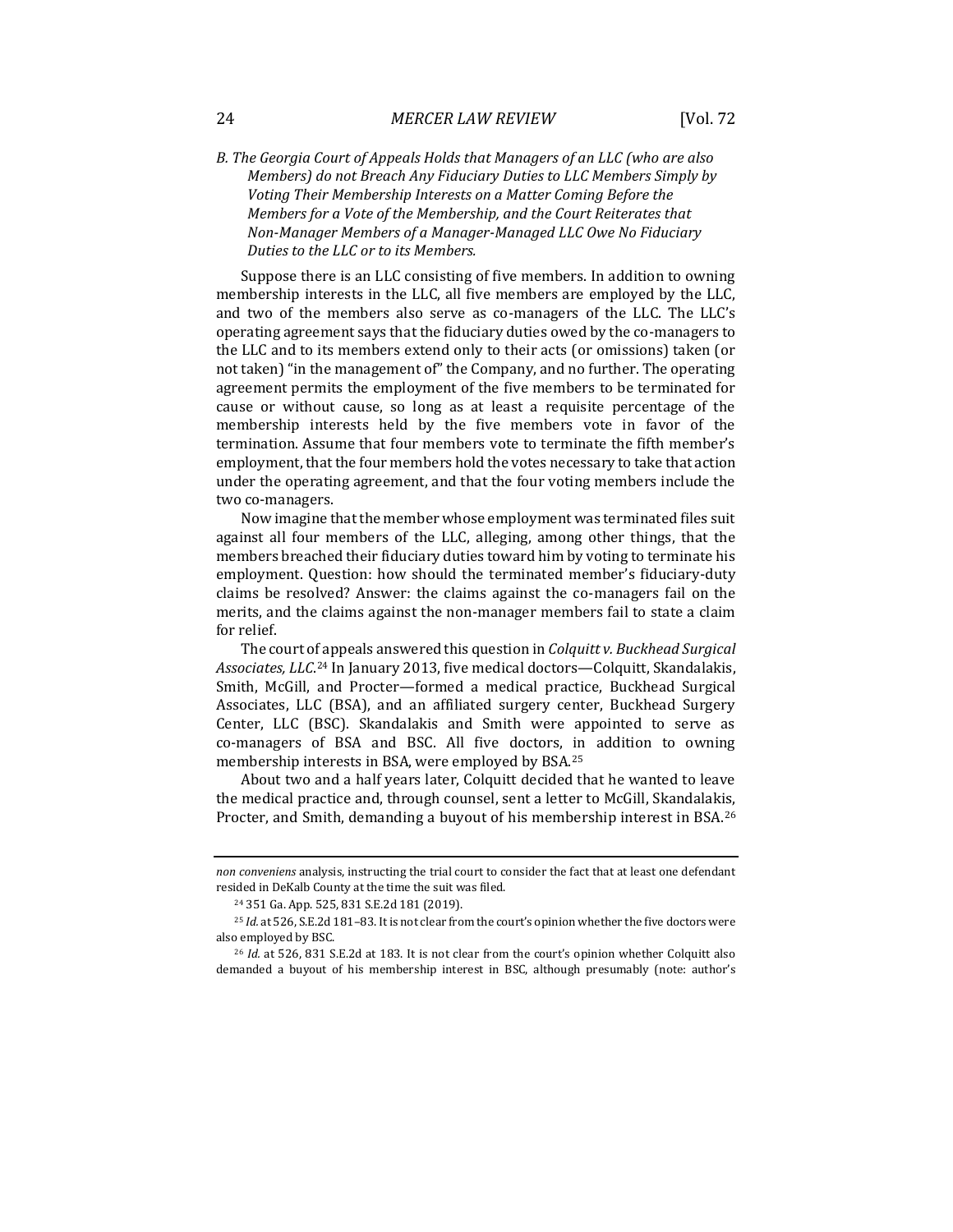Four days later, however, McGill, Skandalakis, Procter, and Smith—in accordance with the BSA operating agreement—voted their membership interests in favor of terminating Colquitt's employment with BSA. On the same day they informed Colquitt that his employment had been terminated for cause and that he no longer had access to the BSA premises or to its computer system.<sup>27</sup>

Colquitt thereafter sued BSA, BSC, Skandalakis, Smith, McGill, and Procter, alleging, among other things, claims against Skandalakis, Smith, McGill, and Procter for breach of fiduciary duty. McGill and Procter moved under O.C.G.A. § 9-11-12(b)(6)<sup>28</sup> to dismiss the fiduciary-duty claims against them for failure to state a claim upon which relief could be granted.<sup>29</sup> The trial court granted both motions and dismissed the claims against McGill and Procter. Skandalakis and Smith moved under O.C.G.A.  $\S 9$ -11-56<sup>30</sup> for summary judgment on the fiduciary-duty claims alleged against them. $31$  The trial court granted both motions and entered summary judgment for Skandalakis and Smith. Colquitt appealed all four rulings.<sup>32</sup> The court of appeals affirmed.<sup>33</sup>

With respect to the fiduciary-duty claims alleged against McGill and Procter, the court of appeals noted that the LLC Act expressly provides that non-manager members (like McGill and Procter) of a manager-managed LLC (like BSA) do not owe *any* fiduciary duties to the LLC or to the LLC's members.<sup>34</sup>

With respect to the fiduciary-duty claims alleged against Skandalakis and Smith, the court of appeals first noted that the LLC Act authorizes members of an LLC (either in the LLC's articles of organization or in a written operating agreement) to modify or restrict the scope of any fiduciary duties generally owed by a manager to the LLC and its members.<sup>35</sup> The court then highlighted a provision in the operating agreements of both BSA and BSC, which said that the fiduciary duties of the co-managers could be based only on "acts or omissions *in the management of the Company*."<sup>36</sup>

The court concluded that Colquitt's fiduciary-duty claims based on the termination of his employment failed as a matter of law because Skandalakis and Smith did not terminate Colquitt's employment in their managerial capacities (as co-managers of BSA) but rather in their capacities as voting

<sup>32</sup> *Id.*

- <sup>34</sup> *Id.* (citing O.C.G.A. § 14-11-305(1)).
- <sup>35</sup> *Id.* at 527, 831 S.E.2d at 183–84. *See* O.C.G.A. § 14-11-305(4)(A) (2020).
- <sup>36</sup> *Colquitt*, 351 Ga. App. at 528, 831 S.E.2d at 184.

assumption) Colquitt would not be permitted to remain a member of BSC if he were no longer a member of BSA.

<sup>27</sup> *Id.*

<sup>28</sup>O.C.G.A. § 9-11-12(b)(6) (2020).

<sup>29</sup> *Colquitt*, 351 Ga. App. at 526, 831 S.E.2d at 838.

<sup>30</sup> O.C.G.A. § 9-11-56 (2020).

<sup>31</sup> *Colquitt*, 351 Ga. App. at 526, 831 S.E.2d at 838.

<sup>33</sup> *Id.* at 531, 831 S.E.2d at 186.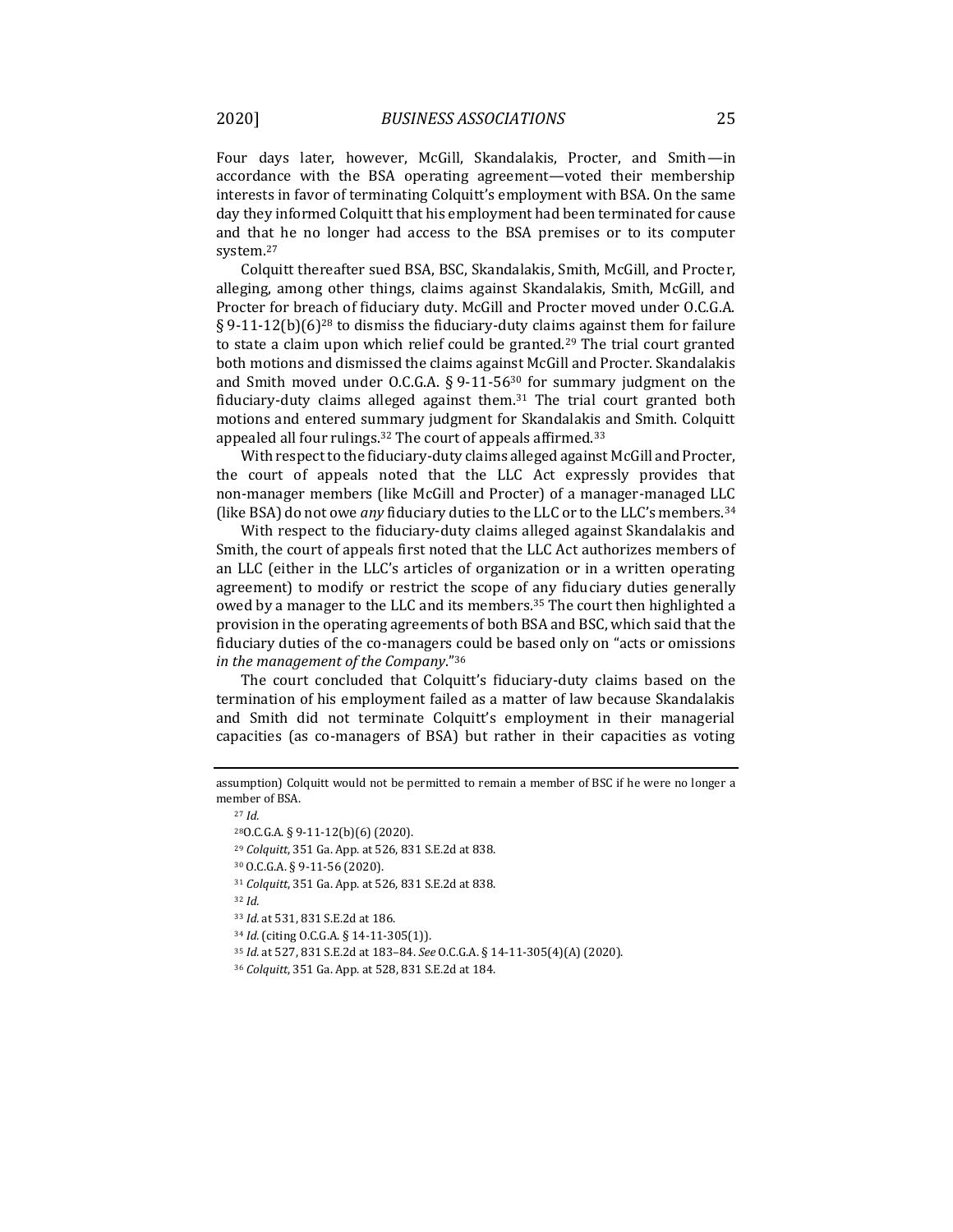members of the LLC.<sup>37</sup> In this regard, Skadalakis and Smith stood on the same footing as McGill and Procter.<sup>38</sup> As the court put it: "[T]hey [Skandalakis and Smith] simply participated in a vote—along with other members—to terminate Colquitt's employment. The act of voting was not an act in the management of the company."<sup>39</sup> The court continued: "[U]nder the terms of the operating agreement, participation in a member vote to terminate another member is not deemed a managerial act or otherwise limited to the managing members; it was instead an act that any member of the company was authorized to take."<sup>40</sup> As a result, and as a matter of law, "Smith and Skandalakis did not breach any managerial fiduciary duty by merely taking action expressly authorized by the operating agreement."<sup>41</sup>

*C. Applying Delaware Law, the Georgia Court of Appeals Holds that the Chairman of a Board of Directors of an LLC, Who Also Holds the Majority of Votes on the Board, Can be Liable for Breaching his Fiduciary Duties to the LLC's Minority Members by Unilaterally Refusing to Entertain Reasonable Proposals to Buy the LLC, Even if the Proposals are not Binding Offers.*

Suppose a person owns a minority interest in a five-member LLC organized under Delaware law and that he is also the LLC's chief executive officer. The LLC is managed by a board of directors, and the chairman of the board, while not a member of the LLC, holds a majority of the votes on the board under the terms of the LLC's operating agreement and thus effectively manages the LLC's affairs.

Now suppose that two private equity firms express to the board chairman an interest in acquiring the LLC for several hundreds of millions of dollars. The prospective acquirors engage in extensive due diligence and submit letters of intent setting out the general terms of a proposed acquisition. Nevertheless, the board chairman abruptly stops negotiating with both prospective acquirors and terminates further discussions with them—all without consulting the board of directors, the LLC's CEO, or the LLC's minority owners. Question: can the board chairman be held liable for breaching his fiduciary duties to the minority owners based on the way he negotiated with the prospective acquirors, even though the letters of intent presented to him were not binding and thus not capable of formal acceptance? Answer: yes.

The court of appeals answered this question in *Miller v. Lynch* (*Miller II*) 42 which involved FiberLight, LLC (FiberLight), a company organized under

<sup>42</sup> 351 Ga. App. 361, 830 S.E.2d 749 (2019). An earlier appeal arising out of the same suit came before the court of appeals in 2017. *See Miller v. FiberLight, LLC* (*Miller I*), 343 Ga. App. 593, 808

<sup>37</sup> *Id.*

<sup>38</sup> *Id.*

<sup>39</sup> *Id.* 

<sup>40</sup> *Id.*

<sup>41</sup> *Id.* at 529, 831 S.E.2d at 184.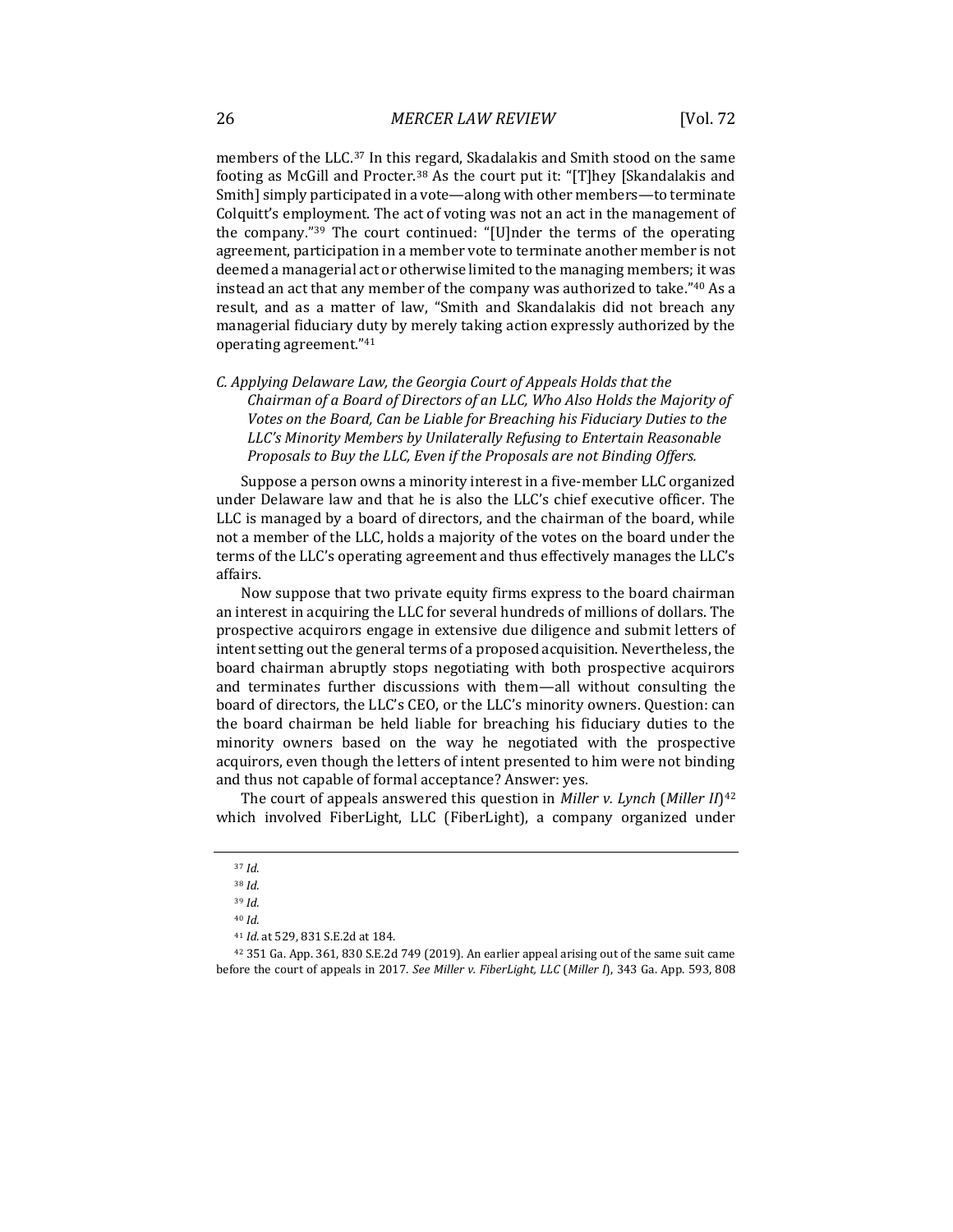Delaware law that furnished fiberoptic services to technology companies and consisted of five members—Michael Miller (about .5%); Kevin Coyne (about .5%); Ron Kormos (about .5%); Thermo Telecom Partners, LLC (about 26%); and NT Assets, LLC (about 72%).<sup>43</sup> Miller was the chief executive officer of FiberLight. Jim Lynch, not a member, served as chairman of FiberLight's board of directors. Under FiberLight's operating agreement, Lynch was entitled to exercise a majority of votes on the board and thus effectively controlled FiberLight's affairs.<sup>44</sup>

After FiberLight terminated his employment as CEO and reacquired his membership interests, Miller sued Lynch and FiberLight's majority owners, alleging that they had, in three discrete ways, breached fiduciary duties owed to Miller as a minority owner under Delaware law.<sup>45</sup> Miller alleged that one of the ways in which Lynch had breached fiduciary duties owed to him was that Lynch, without consulting or communicating with FiberLight's minority members or its board of directors, unilaterally rejected acquisition offers submitted to FiberLight by two private equity firms—General Atlantic and Summit, LLC—interested in purchasing FiberLight for several hundreds of millions of dollars.<sup>46</sup> The defendants moved for summary judgment on this claim and argued that Lynch could not have formally accepted them because the offers submitted to Lynch were not binding and that, as a result, Lynch's rejection did not breach any duty owed to Miller or the other minority owners. Accepting that argument, the trial court granted summary judgment against Miller on this fiduciary-duty claim (and on all his other claims).<sup>47</sup> Miller appealed the summary judgment entered against him and the court of appeals reversed the grant of summary judgment on the fiduciary-duty claim based on Lynch's alleged rejection of the acquisition offers, concluding: "[W]e find that whether the defendants rejected offers to purchase FiberLight, thereby breaching default fiduciary duties, depends on disputed issues of material fact."<sup>48</sup> Following the reversal, the case returned to the trial court, and Miller's fiduciary-duty claim based on Lynch's negotiations with the two prospective acquirors proceeded to trial.<sup>49</sup>

At trial, Miller testified that in April 2011, Lynch announced that a number of prospective acquirors had submitted proposals to purchase FiberLight. One

- <sup>47</sup> *Id.* at 593, 606, 808 S.E.2d at 78, 86.
- <sup>48</sup> *Id.* at 606, 808 S.E.2d at 86.

S.E.2d 75 (2017). In Miller I, the court reversed the grant of summary judgment in favor of the defendants and remanded the case for trial. At the close of the evidence at trial, the defendants moved for a directed verdict, which the trial court granted, giving rise to *Miller II*, discussed in the text above.

<sup>43</sup> *Miller I*, 343 Ga. App. at 593, 595, 808 S.E.2d at 78, 79.

<sup>44</sup> *Id.* at 593, 808 S.E.2d at 78.

<sup>45</sup> *Id.* at 598, 808 S.E.2d at 81.

<sup>46</sup> *Id.* at 605–06, 808 S.E.2d at 86.

<sup>49</sup> *See Miller II*, 351 Ga. App. at 361–62, 830 S.E.2d at 751.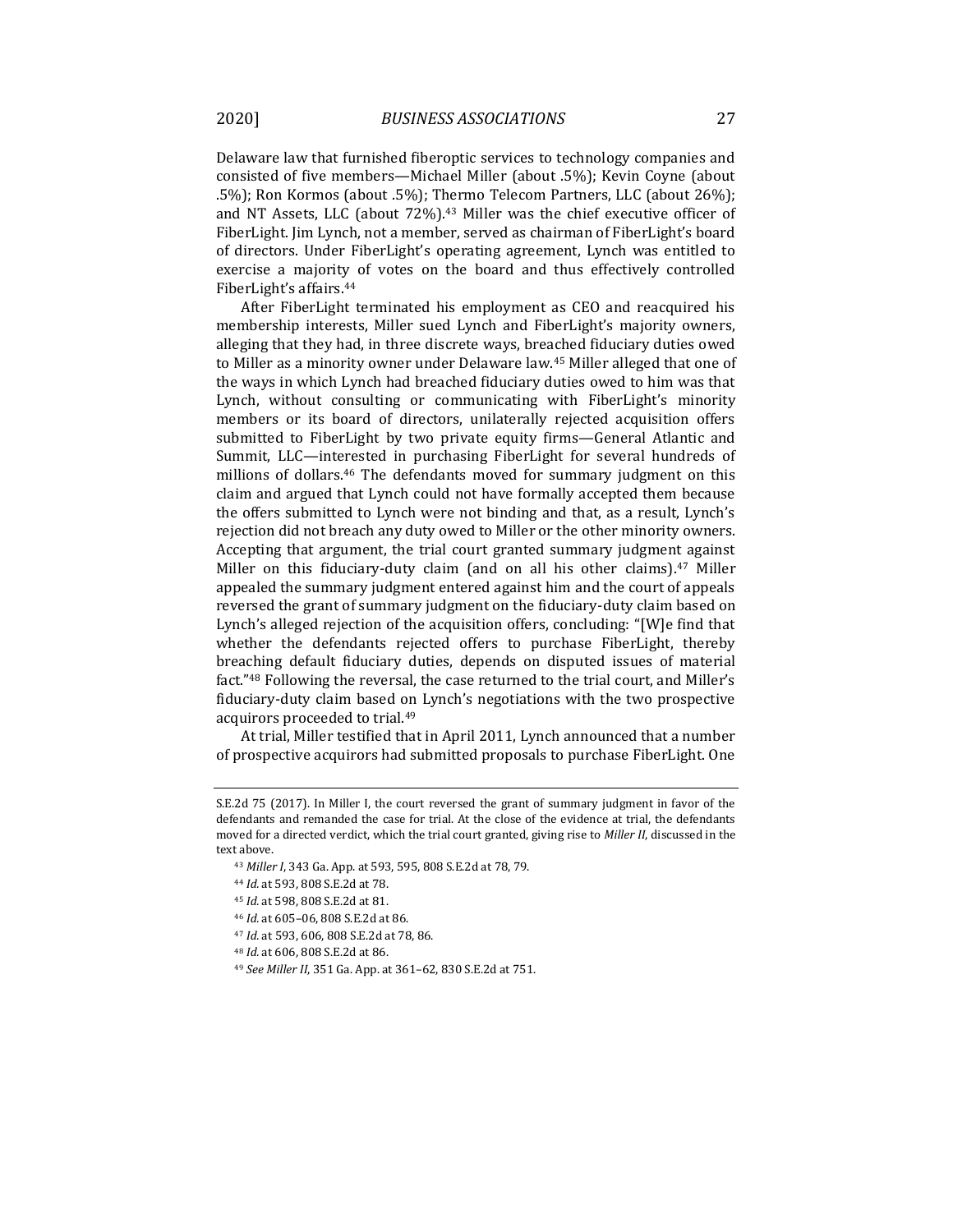proposal (for \$325 million) was from a private equity firm called General Atlantic, and one (for \$320 million) was from a private equity firm called Summit, LLC.<sup>50</sup> General Atlantic submitted a nonbinding letter of intent in June 2011, which spelled out many details of the proposed transaction and "explained the assumptions on which its valuation was based, its financing arrangements, and the projected timing for the acquisition."<sup>51</sup> Additionally, "General Atlantic also indicated it had received investment committee approval, subject to due diligence and 'customary closing conditions.'"<sup>52</sup> Lynch himself testified at trial that General Atlantic's proposal was acceptable and very strong.<sup>53</sup> Nevertheless, in the middle of the negotiation process, Lynch sent an e-mail to various FiberLight personnel saying that General Atlantic had changed its offer price and that, as a result, we are done—meaning that Lynch had terminated all further discussions with General Atlantic.<sup>54</sup> Miller testified at trial that Lynch did not tell Miller, the board, or the other minority members the amount of the reduced price offered by General Atlantic or otherwise consult with them about terminating the negotiations.<sup>55</sup>

Like General Atlantic, Summit also submitted a letter of intent outlining its proposal to acquire FiberLight.<sup>56</sup> Summit's letter of intent, like General Atlantic's, "presented an investment summary and identified its source of funds for the acquisition and anticipated closing conditions."<sup>57</sup> But again, Lynch, in the middle of the negotiation process, told FiberLight personnel that Summit had changed its offer price and that, as a result, "we're not going forward with it"—meaning that, as with General Atlantic, Lynch had unilaterally scuttled further negotiations and terminated all discussions with Summit.<sup>58</sup> And as before, Lynch did not consult Miller, the board, or the other minority members before terminating the negotiations with Summit.<sup>59</sup>

At the close of the evidence, the defendants moved for a directed verdict, echoing their earlier summary-judgment arguments, again asserting that they were entitled to prevail on Miller's fiduciary-duty claim because the evidence presented at trial established that the offers submitted by General Atlantic and Summit were nonbinding (and therefore not capable of acceptance). The defendants contended that if the offers were incapable of being formally accepted, then failing to accept them could not, as a matter of law, have

<sup>52</sup> *Id.*

<sup>53</sup> *Id.*

<sup>54</sup> *Id.*

<sup>55</sup> *Id.* at 363, 365, 830 S.E.2d at 752–53.

<sup>56</sup> *Id.* at 363, 830 S.E.2d at 752.

<sup>57</sup> *Id.* <sup>58</sup> *Id.*

<sup>50</sup> *Id.* at 362–63, 830 S.E.2d at 752.

<sup>51</sup> *Id.* at 363, 830 S.E.2d at 752.

<sup>59</sup> *Id.* at 365, 830 S.E.2d at 753.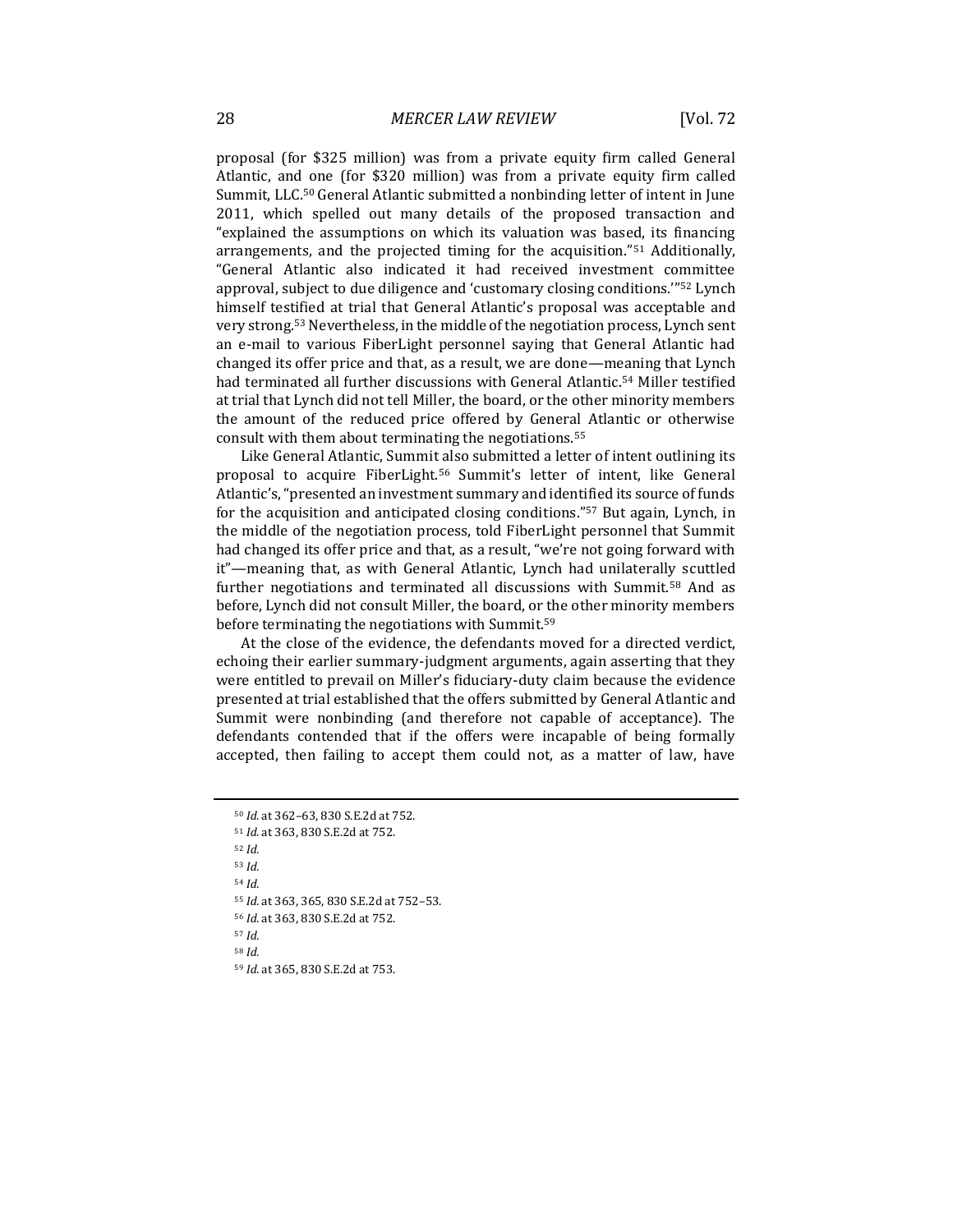constituted a breach of any fiduciary duty.<sup>60</sup> Accepting that argument, the trial court directed a verdict in favor of the defendants, finding that "because there was no 'binding offer,' there was nothing to accept, and, resultantly, there was no breach."<sup>61</sup> Miller appealed that ruling (and others).<sup>62</sup>

The court of appeals, based on the evidence presented at trial and on Miller's theory of the case, disagreed with the trial court's narrow view of what could qualify as a breach of fiduciary duty.<sup>63</sup> The court of appeals acknowledged that Miller's complaint highlighted Lynch's rejection of at least one *offer* as evidence of his breach of duty and also acknowledged that Miller "did not specifically allege a theory regarding terminated sale negotiations."<sup>64</sup> Nevertheless, the court observed that Miller consistently argued throughout the trial that it was not simply Lynch's failure to accept binding offers that constituted a breach of fiduciary duty.<sup>65</sup> Rather, Miller insisted more broadly that Lynch breached his fiduciary duty by failing to negotiate in good faith with General Atlantic and Summit, as evidenced by Lynch's unilateral termination of the negotiations without consulting the board or FiberLight's members.<sup>66</sup> Miller, the court stressed, "repeatedly contended that [Lynch] breached fiduciary duties to him by shutting down or cutting off negotiations with the companies that had demonstrated interest in purchasing FiberLight" and that "Lynch made such decisions without consulting either the board of directors or FiberLight's minority owners."<sup>67</sup> Although this bad-faith-negotiation theory was not specifically articulated in Miller's complaint, the court nevertheless permitted Miller's pursuit of this broader theory at trial because it was generally consistent with his complaint and because the defendants did not claim or demonstrate that they were in any way prejudiced by Miller's focus on the nature of the negotiations rather than on the mere rejection of the proposals.<sup>68</sup>

The court noted that under Delaware law "one who manages an LLC can breach fiduciary duties to minority members of the LLC by his 'failure to negotiate with an interested buyer in good faith—this conduct is governed by traditional fiduciary duties of loyalty and care.'"<sup>69</sup> And because the trial record revealed that there was "evidence at trial, however slight, that Lynch was not negotiating with interested buyers [General Atlantic and Summit] in good

<sup>61</sup> *Id.*

<sup>62</sup> *Id.*

<sup>60</sup> *Id.* at 364, 830 S.E.2d at 753.

<sup>63</sup> *Id.* at 366, 830 S.E.2d at 754.

<sup>64</sup> *Id.* at 365, 830 S.E.2d at 754.

<sup>65</sup> *Id.* at 365, 830 S.E.2d at 753–54.

<sup>66</sup> *Id.*

<sup>67</sup> *Id.* at 365, 80 S.E.2d at 753.

<sup>68</sup> *Id.* at 365, 830 S.E.2d at 754.

<sup>69</sup> *Id.* at 365, 830 S.E.2d at 753 (citations and brackets omitted).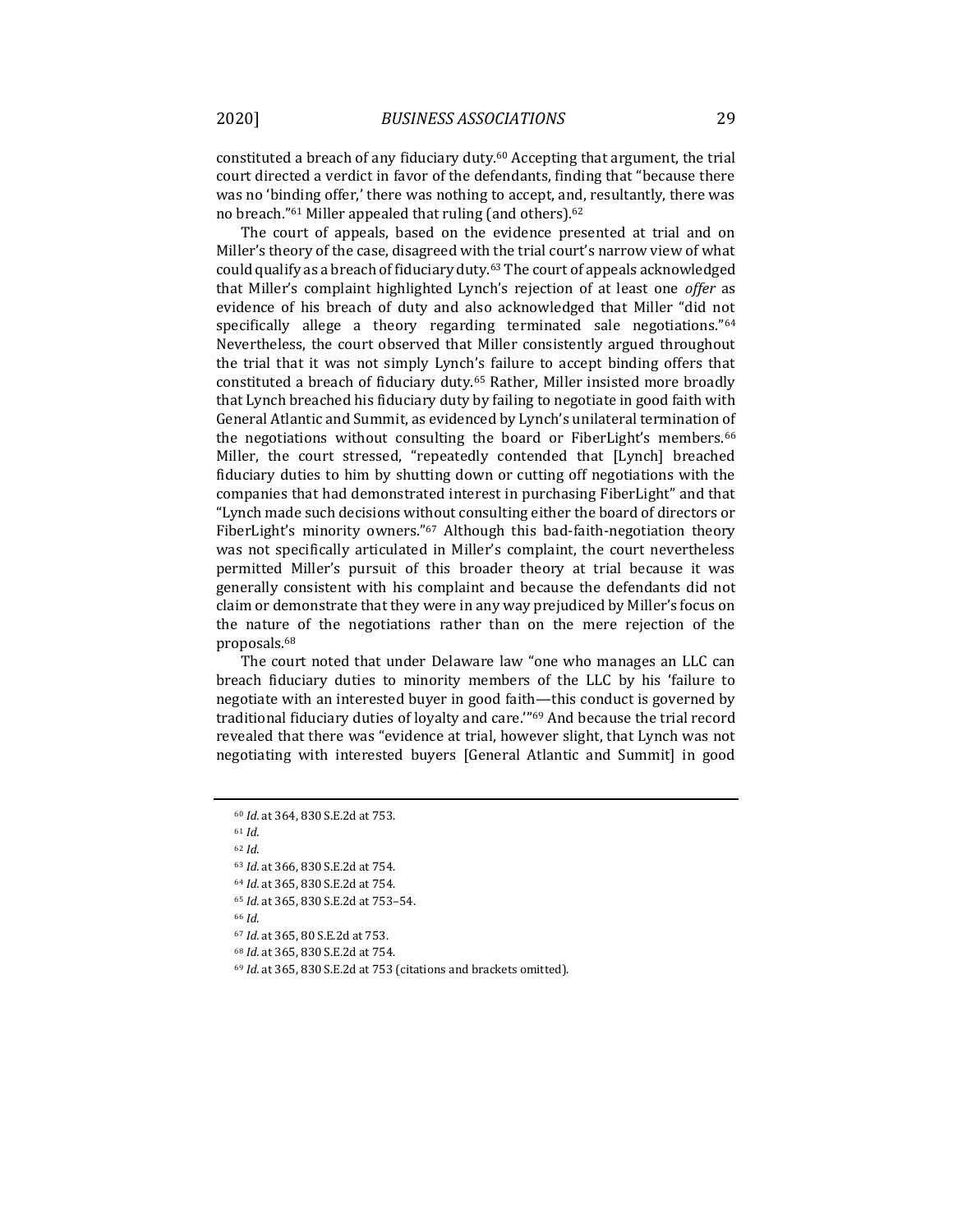faith,"70 the court of appeals concluded that the trial court erred in directing a verdict for the defendants on Miller's fiduciary-duty claim and thus reversed the trial court's judgment and remanded the case for further proceedings.<sup>71</sup>

*D. The Georgia Court of Appeals Confirms that a Shareholder who Votes Against a Corporate Acquisition but who Does Not Pursue His Dissenters' Rights Remedy is Barred From Thereafter Suing the Corporation, its Board of Directors, and its Officers to Challenge the Acquisition or the Value of the Acquisition Consideration Based on Claims for Breach of Fiduciary Duty, Breach of Contract, and Fraudulent Misrepresentation.*

Suppose you are a shareholder of a target corporation that is entertaining two competing acquisition proposals. Under one proposal (Proposal A), which values the target corporation at \$47.5 million, the acquiror would purchase a 56% equity ownership interest in the target and all the shareholders of the target would retain their shares in the corporation. Under the other proposal (Proposal B), which values the target corporation at \$45 million, the acquiror would purchase a 63% equity ownership interest in the target, most of the target's shareholders would receive cash consideration in exchange for selling their shares, and only a select few of the target's shareholders (but not you) would retain their shares in the corporation. You prefer Proposal A over Proposal B.

Now suppose that the board of directors of the target corporation votes to pursue Proposal B, under which your shares are cashed out, and you will have no further ownership. The shareholders vote in favor of Proposal B. You vote against it because you are dissatisfied with the value you will be paid for your shares, but you take no further action and the acquisition is consummated. Afterward, you sue the corporation, the chief executive officer, the board members, and various of the employees, alleging, among others, claims for breach of contract, breach of fiduciary duty, and fraudulent misrepresentation arising out of the acquisition. Question: can you maintain these claims in this lawsuit? Answer: no, the claims are barred because you failed to comply with the dissenters' rights statute—which provides that your sole and exclusive remedy is to be paid the fair value of your shares, either through an agreement with the corporation or by means of a summary court proceeding initiated for

<sup>70</sup> *Id.* at 366, 830 S.E.2d at 754.

<sup>71</sup> *Id.* The defendants raised other defenses to the fiduciary-duty claim, including that Lynch's decisions to terminate negotiations with General Atlantic and Summit were insulated by the business judgment rule, that Miller's claims were barred by an exculpatory clause in FiberLight's operating agreement, and that Miller could not prove any damages resulting from the alleged breach. The directed verdict in favor of the defendants effectively mooted those arguments, which, as a result, the trial court did not address. The court of appeals declined to address those arguments in the first instance, concluding (interestingly) that the circumstances did not warrant applying the usual rule that a judgment should be affirmed on appeal if it is right for any reason.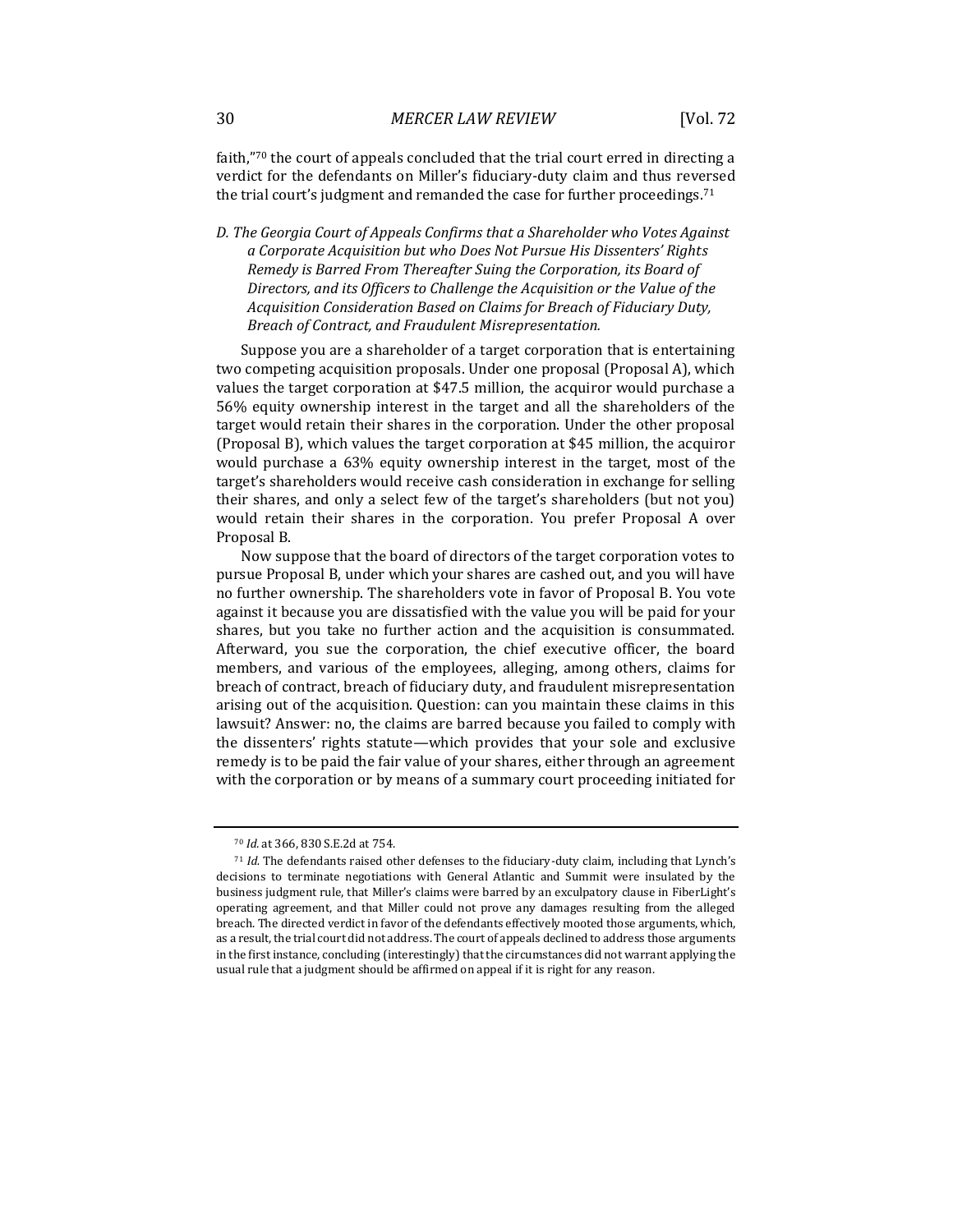that sole purpose—and your claims do not fall within any exception to the statute's exclusive-remedy provision.

*SDM Investments Group, LLC v. HBN Media, Inc.<sup>72</sup>* involved a company called HBN Media, Inc. (HBN), which was incorporated in 2010 by Duane LeGate, who became its CEO. In 2011, SDM Investment Group, LLC (SDM) invested \$22,000 into HBN to become one of its founding shareholders. HBN experienced liquidity problems from the outset, and by 2014 LeGate had hired an investment bank to help find an acquiror to buy HBN.<sup>73</sup>

In June 2014, HBN received an offer from Serent Capital, L.P. (Serent) to acquire 62.9% of HBN's outstanding stock. Under the proposal, many of HBN's existing shareholders would receive cash in exchange for their shares, but three shareholders—LeGate and two others, but not SDM—would be allowed to retain their shares in HBN after Serent's acquisition of its controlling interest. Serent valued HBN at \$45 million and proposed to pay HBN's shareholders approximately \$33 million as consideration for Serent's controlling interest.<sup>74</sup>

But Serent's offer was not the only one presented to HBN's board of directors. Another firm, Frontier Capital, also submitted a proposal to acquire a controlling interest in HBN. Frontier Capital valued HBN at \$47.5 million and proposed to acquire 56.3% of HBN's outstanding stock, while allowing *all* of HBN's existing shareholders—including SDM—to retain their shares in HBN and to continue as HBN shareholders after Frontier Capital's acquisition.<sup>75</sup>

After considering both proposals, HBN's board of directors voted to pursue the one presented by Serent. HBN's board sent a letter to HBN's shareholders, which explained the terms of Serent's proposal and recommended a vote in favor of it. HBN's shareholders voted in favor of Serent's proposal, and SDM voted against it but took no further action with respect to the transaction. Less than two years after Serent acquired its interest in HBN, Fidelity National Financial, Inc. acquired HBN for nearly \$230 million.<sup>76</sup>

Shortly after HBN's acquisition by Fidelity National, SDM (whose shares in HBN were cashed out before the sale to Fidelity) sued HBN, LeGate, and a number of other HBN officers and employees, alleging claims for breach of contract, breach of fiduciary duty, and fraudulent misrepresentation. In particular, SDM alleged that Serent's acquisition resulted in the unfair dilution of SDM's stock ownership in HBN and that LeGate and other board members committed fraud and made material misrepresentations concerning the terms of the transaction and the amount of money that SDM received for its shares.

<sup>75</sup> *Id.*

<sup>72</sup> 353 Ga. App. 281, 836 S.E.2d 193 (2019).

<sup>73</sup> *Id.* at 282, 836 S.E.2d at 194–95.

<sup>74</sup> *Id.* at 282, 836 S.E.2d at 195.

<sup>76</sup> *Id.* at 282–83, 836 S.E.2d at 195.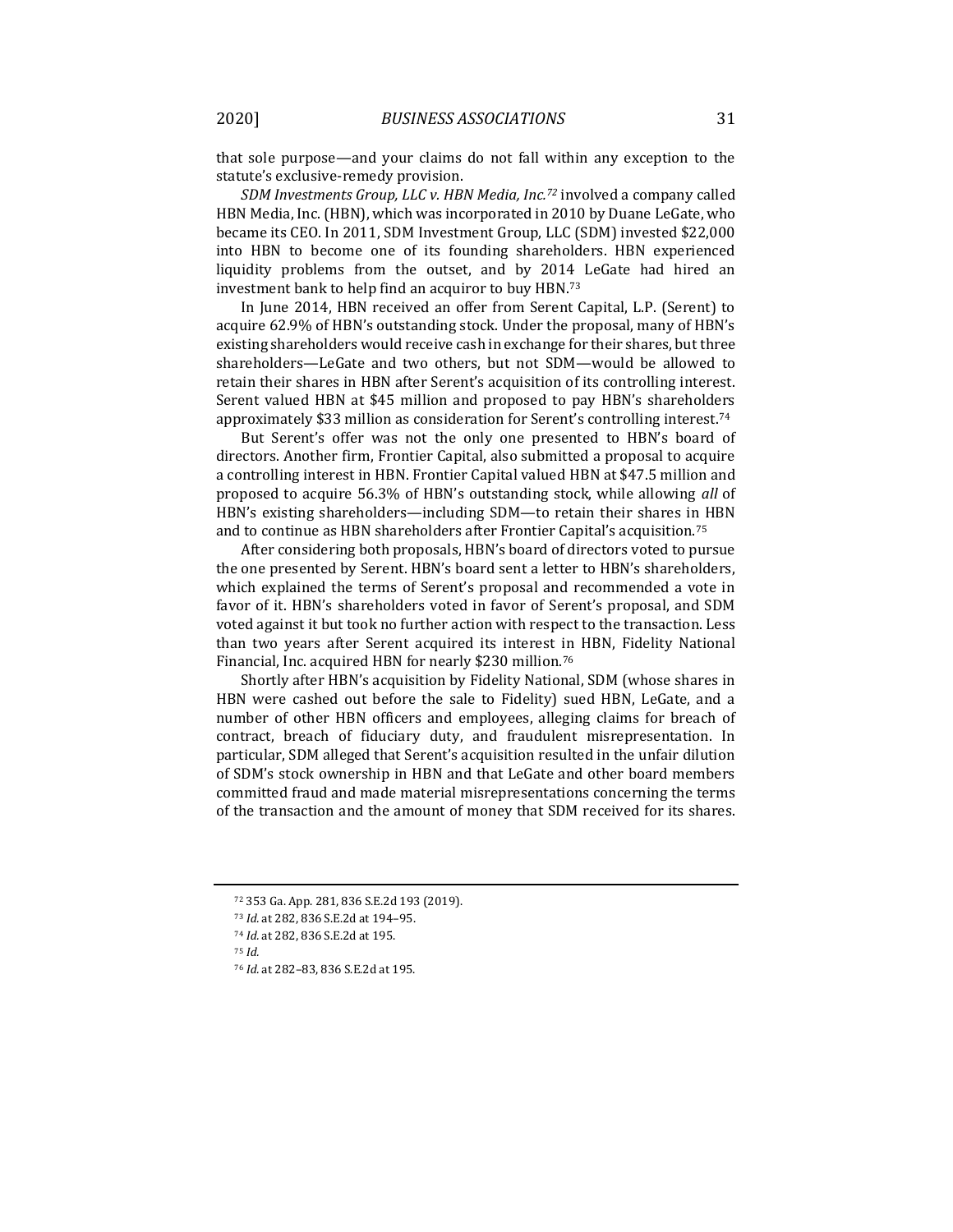The defendants moved for summary judgment, and the trial court granted summary judgment for them on all of SDM's claims.<sup>77</sup>

The court of appeals affirmed the summary judgment, concluding that SDM was barred from pursing any of its claims because it had not complied with the exclusive remedy available to it: the demand for payment of the fair value of its shares under O.C.G.A. §§ 14-2-1301 to 14-2-1332,<sup>78</sup> the dissenters' rights statute.  $79$  What does this mean, and why is it an important principle of corporate law to know?

First, a little background. Certain corporate actions—listed in O.C.G.A. § 14-2-1302(a)(1)<sup>80</sup>—create in a minority shareholder who opposes the action the right to dissent from it, vote against it, tender his shares for sale to the corporation, and receive payment for the fair value of those shares. $81$  This is the objecting shareholder's sole remedy. He cannot block the transaction. As the comments to O.C.G.A. § 14-2-1302 explain:

The theory underlying [the dissenters' rights statute] is as follows: when a majority of shareholders has approved a corporate change, the corporation should be permitted to proceed even if a minority considers the change unwise or disadvantageous . . . . Since dissenting shareholders can obtain the fair value of their shares, they are protected from pecuniary loss.<sup>82</sup>

If a dissenting shareholder follows the procedural steps prescribed by the statute but is dissatisfied with and rejects the value that the corporation proposes to pay for his tendered shares, then the corporation is thereafter required to commence in the superior court where its registered agent is located "a nonjury equitable valuation proceeding"<sup>83</sup> in which the court must determine and then enter a "judgment for the amount which the court finds to be the fair value of [the shareholder's] shares, plus interest to the date of judgment."<sup>84</sup>

Except in three narrow circumstances, $85$  the right of a dissenting shareholder to be paid the "fair value" of his shares (whether through

<sup>77</sup> *Id.* at 283–84, 836 S.E.2d at 195–96.

<sup>78</sup> O.C.G.A. §§ 14-2-1301 to 14-2-1332 (2020).

<sup>79</sup> *SDM Investments Group, LLC*, 353 Ga. App. at 284, 836 S.E.2d at 196.

<sup>80</sup> O.C.G.A. § 14-2-1302(a)(1) (2020). "Subsection (a) [of O.C.G.A. § 14-2-1302] establishes the scope of a shareholder's right to dissent (and his resulting right to obtain payment for his shares) by defining the transactions with respect to which a right to dissent exists." Cmt. to O.C.G.A. § 14-2-1302 (2020).

<sup>81</sup> O.C.G.A. § 14-2-1323(c); O.C.G.A. § 14-2-1325(a) (2020).

<sup>82</sup> Cmt. to O.C.G.A. § 14-2-1302 (2020).

<sup>83</sup> O.C.G.A. § 14-2-1330(b) (2020).

<sup>84</sup> O.C.G.A. § 14-2-1330(e) (2020).

<sup>85</sup> The three circumstances are: (1) the failure of the corporation to comply with the procedural requirements of the Georgia Business Corporation Code; (2) the failure of the corporation to comply with its bylaws or its articles of incorporation; and (3) the use of fraudulent and deceptive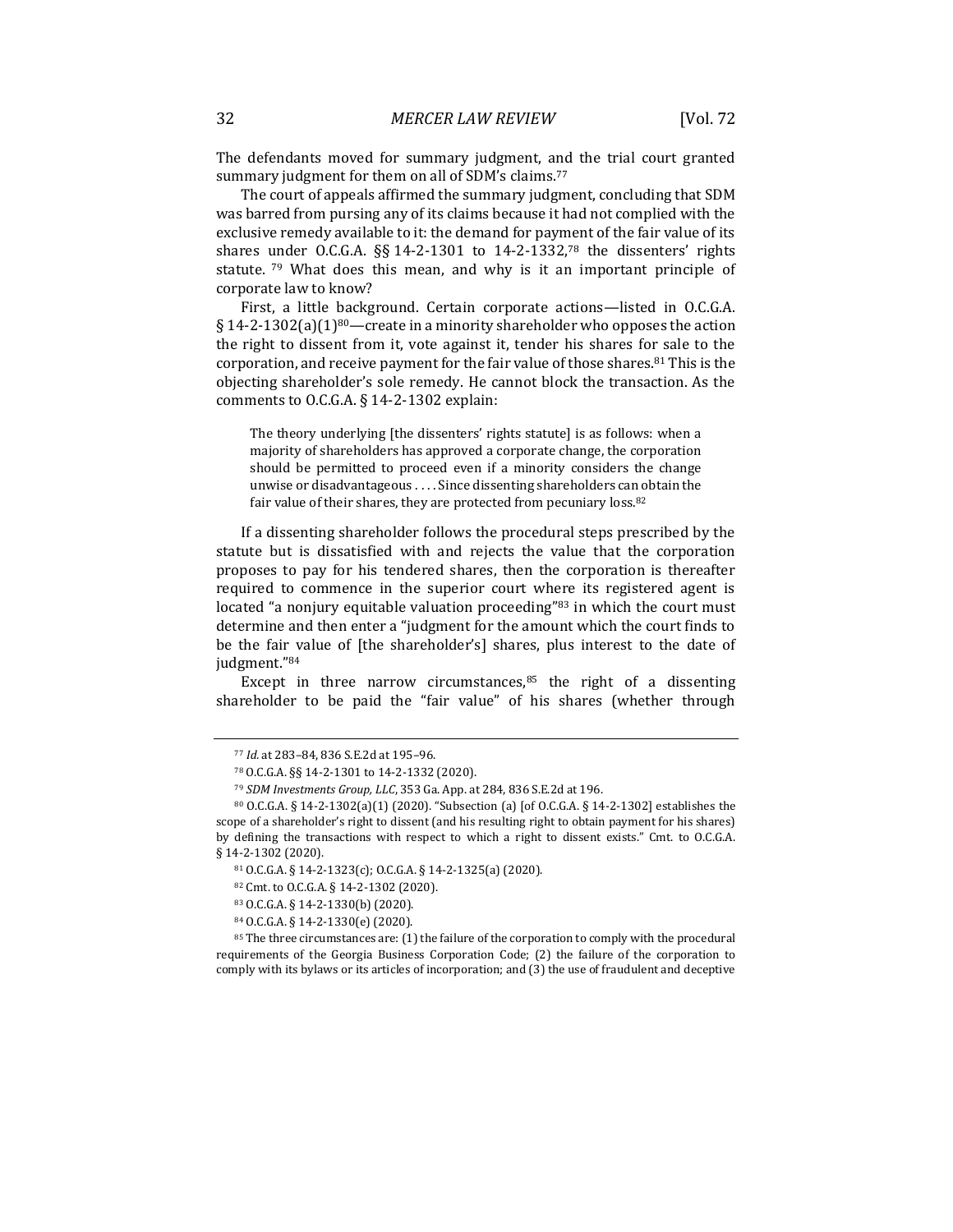negotiation with the corporation or through the judicial appraisal proceeding) is the shareholder's sole and exclusive remedy, meaning that a shareholder is barred from filing a lawsuit against the corporation or its officers to challenge the corporate action that created his right to dissent.<sup>86</sup> This exclusivity principle spelled the death of SDM's lawsuit against HBN and LeGate.<sup>87</sup>

In affirming the trial court's grant of summary judgment against SDM, the court of appeals characterized all of SDM's claims as "simply attacks on the price SDM ultimately received for its shares and/or the terms of the buyout, rather than claims for actual fraud that would have allowed it to circumvent the exclusive remedy of the dissenters' rights statute."<sup>88</sup> SDM's claims, in other words, did not fall within any exception to the statutory bar on lawsuits challenging merger transactions. In so concluding, the court of appeals applied the following practical rule announced by the Georgia Supreme Court in *Grace*  Bros., Ltd. v. Farley Industries, Inc.:<sup>89</sup> if a shareholder's claim, at bottom, is simply that he "would have been paid more money per share if defendants had not breached their fiduciary duty to seek consummation of the merger agreement"90—or, stated differently, if his claim "boils down to nothing more than a complaint about stock price"91-then the shareholder's exclusive remedy is the appraisal process set forth in the dissenters' rights statute and he is barred from challenging the merger in a separate lawsuit.<sup>92</sup> Because SDM

<sup>86</sup> Grace Bros., Ltd. v. Farley Industries, Inc., 264 Ga. 817, 820–21, 450 S.E.2d 814, 817 (1994) ("The statutory appraisal remedy is exclusive . . . . It permits a dissenting shareholder to be paid the fair value of his shares and preempts any other remedy where the claim is essentially one regarding the price the shareholder is to receive for his shares.").

means to obtain the shareholder vote necessary to approve the corporate action. *See* O.C.G.A. § 14-2-1302(b). The comments to O.C.G.A. § 14-2-1302 underscore the exclusivity of the dissenters' rights statutory provisions: "Subsection (b) establishes dissenters' rights as the *exclusive remedy* of this article .... [T]he fact that the merger might be argued to be unlawful as a breach of the directors' duty of care is not ground for equitable relief at the instance of a shareholder. The dissenters' rights remedy is the exclusive remedy unless the transaction is not in compliance with the requirements of the Code, or the vote required to approve the action was obtained by fraudulent and deceptive means." (emphasis added).

<sup>87</sup> *See SDM Investment Group, LLC*, 353 Ga. App. 281, 836 S.E.2d 193.

<sup>88</sup> *Id.* 353 Ga. App. at 284, 836 S.E.2d at 196.

<sup>89</sup> 264 Ga. 817, 450 S.E.2d 814 (1994).

<sup>90</sup> *Id.* at 821, 450 S.E.2d at 817.

<sup>91</sup> *Id.*

<sup>92</sup> The 1989 comments to O.C.G.A. § 14-2-1302 emphasize that the so-called fraud exception to the exclusive remedy of the fair value appraisal process—that "the vote required to obtain approval of the corporate action was obtained by fraudulent and deceptive means," O.C.G.A. § 14-2-1302(b)—requires "'actual fraud,' involving traditional notions of deception, [to] permit[] [a] collateral attack on the corporate action." But "claims that a fiduciary has acted unfairly" are not sufficient, according to the comments, "to litigate valuation issues that are appropriately disposed of in appraisal proceedings." *See Grace Bros. Ltd.*, 264 Ga. at 820 n.11, 450 S.E.2d at 817 n.11.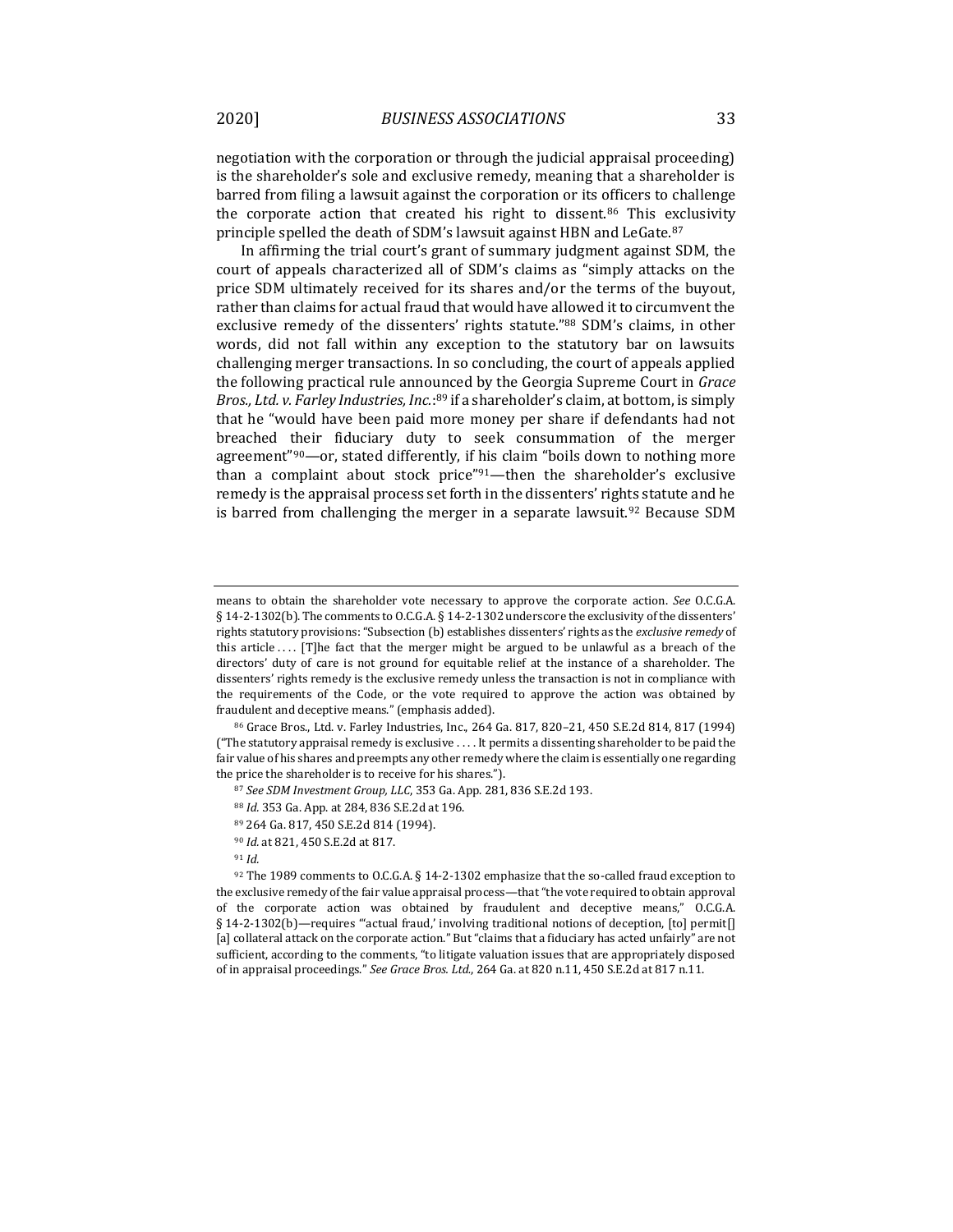failed to exercise its dissenters' rights, the claims it later alleged against SDM, LeGate, and others failed as a matter of law.<sup>93</sup>

### *E. The Georgia Court of Appeals Holds that Members who Formerly Owned a Controlling Interest in an LLC May Pursue a Direct (Rather than Derivative) Action Against an LLC Manager who is Alleged to Have Breached His Fiduciary Duties by Intentionally Diluting the Members' Controlling Interest by Improper Means.*

Suppose that Carl and his business partner, Tom, form an LLC to provide medical devices to low-income customers. You and Tom own a controlling interest in the company, and Tom serves as its sole manager. In need of cash for the growing company, Carl solicits loans from an acquaintance and successful entrepreneur, Bill, who promises to loan money to the LLCs until they are in a position to be sold to an acquiror for tens or hundreds of millions of dollars. After Bill acquires an ownership interest in the company, however, he concocts an elaborate scheme to seize control of the company from Carl and Tom, to benefit himself personally at the expense of Carl and Tom (but not other members of the company), and removes Tom as a manager of the company through deceptive means.

Question: if, as a result of Bill's conduct, Carl and Tom sue Bill for breaching the company's operating agreement and for breaching the fiduciary duties imposed on Bill as a manager of the company, can Carl and Tom pursue those claims in a direct action in their names for their individual benefit, or must they assert them in a derivative action in the name of the company for the benefit of the company and, indirectly, all the company's members? Answer: because the harms suffered by Carl and Tom are distinct from any harms to the company itself and were not suffered by all the company's members, Carl and Tom may pursue the claims individually in a direct action for their own benefit.

The court of appeals answered this question in *TMX Finance, LLC v. Goldsmith*. <sup>94</sup> Dr. Manning M. Goldsmith, III formed ICOT Hearing Systems, LLC (ICOT Hearing) to provide inexpensive hearing aids to consumers. Goldsmith's business partner, Jason Jue, served as the sole manager of ICOT Hearing. ICOT Hearing was a wholly owned subsidiary of ICOT Holdings, LLC (ICOT Holdings), a company in which Goldsmith and Jue owned a majority ownership interest.<sup>95</sup>

Goldsmith and Jue wanted to accelerate the growth of the ICOT companies so that they could be sold for tens or hundreds of millions of dollars, but they

<sup>93</sup> *SDM Investment Group, LLC*, 353 Ga. App. at 197, 836 S.E.2d at 284.

<sup>94</sup> 352 Ga. App. 190, 833 S.E.2d 317 (2019).The appeal was from the denial of the defendants' motions to dismiss the plaintiffs' complaint (or, alternatively, for judgment on the pleadings). The facts recounted in the text above (and in the opinion of the court of appeals) are as alleged in the plaintiffs' complaint because in resolving motions to dismiss and motions for judgment on the pleadings, courts must accept as true the factual allegations in the complaint.

<sup>95</sup> *Id.* at 190–91, 833 S.E.2d at 321–22.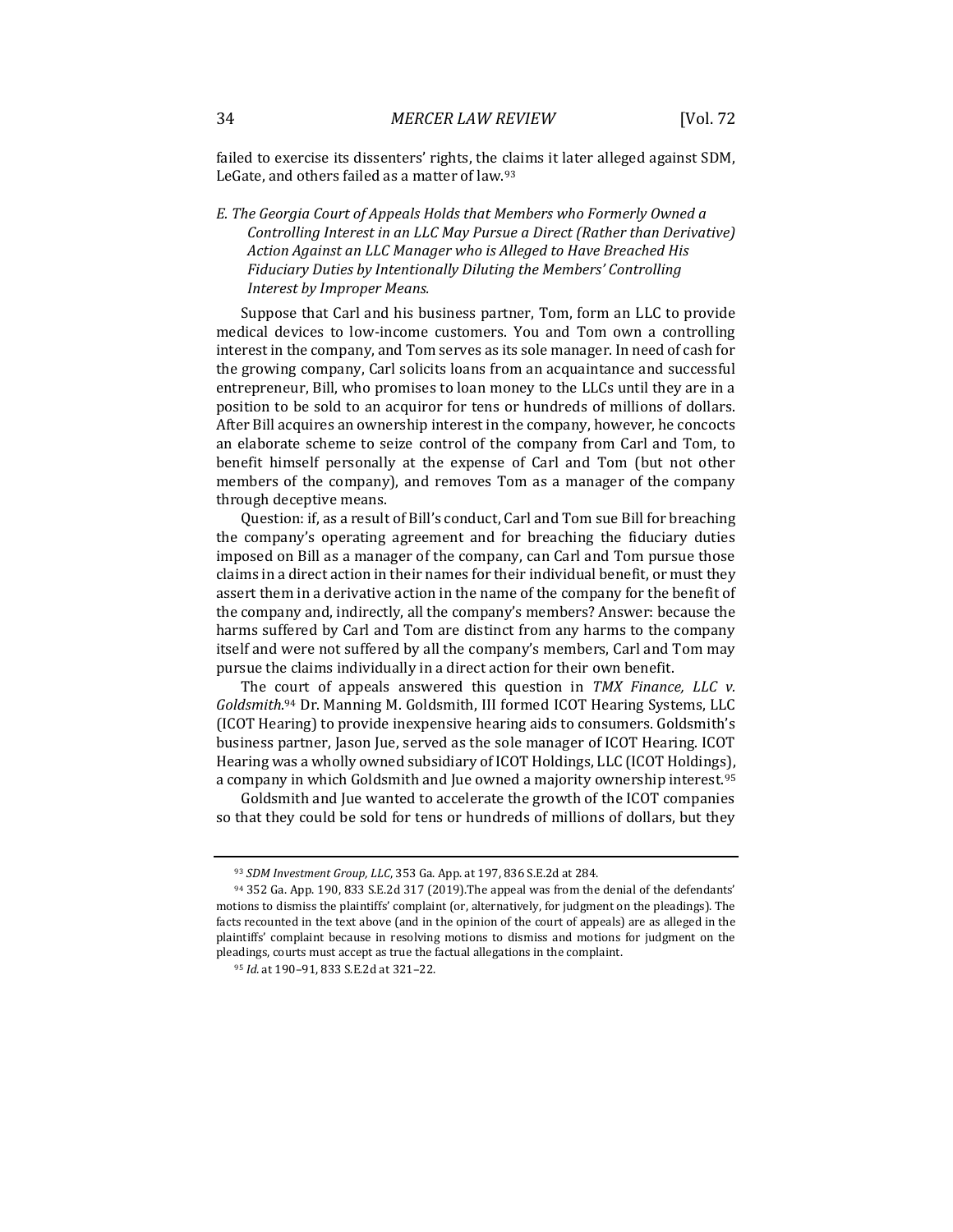knew that in order to do so the companies would require more money than they were currently generating. For financial help they turned to Tracy Young, the founder of a family of title-pawn companies (TitleMax, etc.) and other businesses. In August 2015, Young began loaning money to the ICOT companies, and Young assured Goldsmith and Jue that he would continue doing so.<sup>96</sup>

In March 2016, Goldsmith, Jue, Young, and Young's limited liability company, TY ICOT Investments, LLC (TY Investments), entered into a written agreement under which Young agreed to loan additional money to the ICOT companies and to secure two existing bank loans to ICOT Hearing in exchange for the acquisition by TY Investments of membership units in ICOT Holdings and the acquisition by TY Investments of options to buy additional membership units in ICOT Holdings in the future. Goldsmith and Jue still retained a majority ownership interest in ICOT Holdings although Young (through TY Investments) became a member of ICOT Holdings.<sup>97</sup> At the same time, an amended operating agreement for ICOT Holdings was signed, under which the affairs of ICOT Holdings would be managed by a three-member board of managers. Under the operating agreement, Jue and Young would serve as two of the three managers and the third would be proposed by Jue and approved by TY Investments.<sup>98</sup>

In October 2016, two reputable firms each expressed a willingness to invest capital into ICOT Holdings—thereby improving its financial condition—but Young derailed conversations with those firms because he knew that doing so would cause the liquidity problems that the ICOT companies experienced to persist. Still in need of money to fund the operations of the ICOT companies while a potential sale could be negotiated (for a purchase price between \$100 million and \$250 million), ICOT Holdings arranged to execute a significant line of credit from United Community Bank. Although both Jue and Young had agreed to personally guarantee the repayment of the line of credit, Young refused to sign his personal guaranty agreement unless Goldsmith and Jue agreed for ICOT Holdings to issue Young warrants to buy additional membership units in ICOT Holdings.<sup>99</sup>

After Goldsmith and Jue refused to issue Young warrants that, if exercised, would increase his ownership interest in ICOT Holdings, Young attended a dinner with the potential acquiror of ICOT Holdings and spoke poorly about the financial condition of ICOT Holdings, thereby causing the potential acquiror to break off further negotiations. Meanwhile, Young insisted that personnel of his title-pawn companies be permitted to inspect the books and financial records of the ICOT companies, not to improve the financial health of the ICOT companies but instead because he wanted his personnel to gain familiarity with

<sup>96</sup> *Id.* at 191, 833 S.E.2d at 322.

<sup>97</sup> *Id.* at 191–92, 833 S.E.2d at 322–23.

<sup>98</sup> *Id.* at 192, 833 S.E.2d at 323.

<sup>99</sup> *Id.* at 192–93, 833 S.E.2d at 323.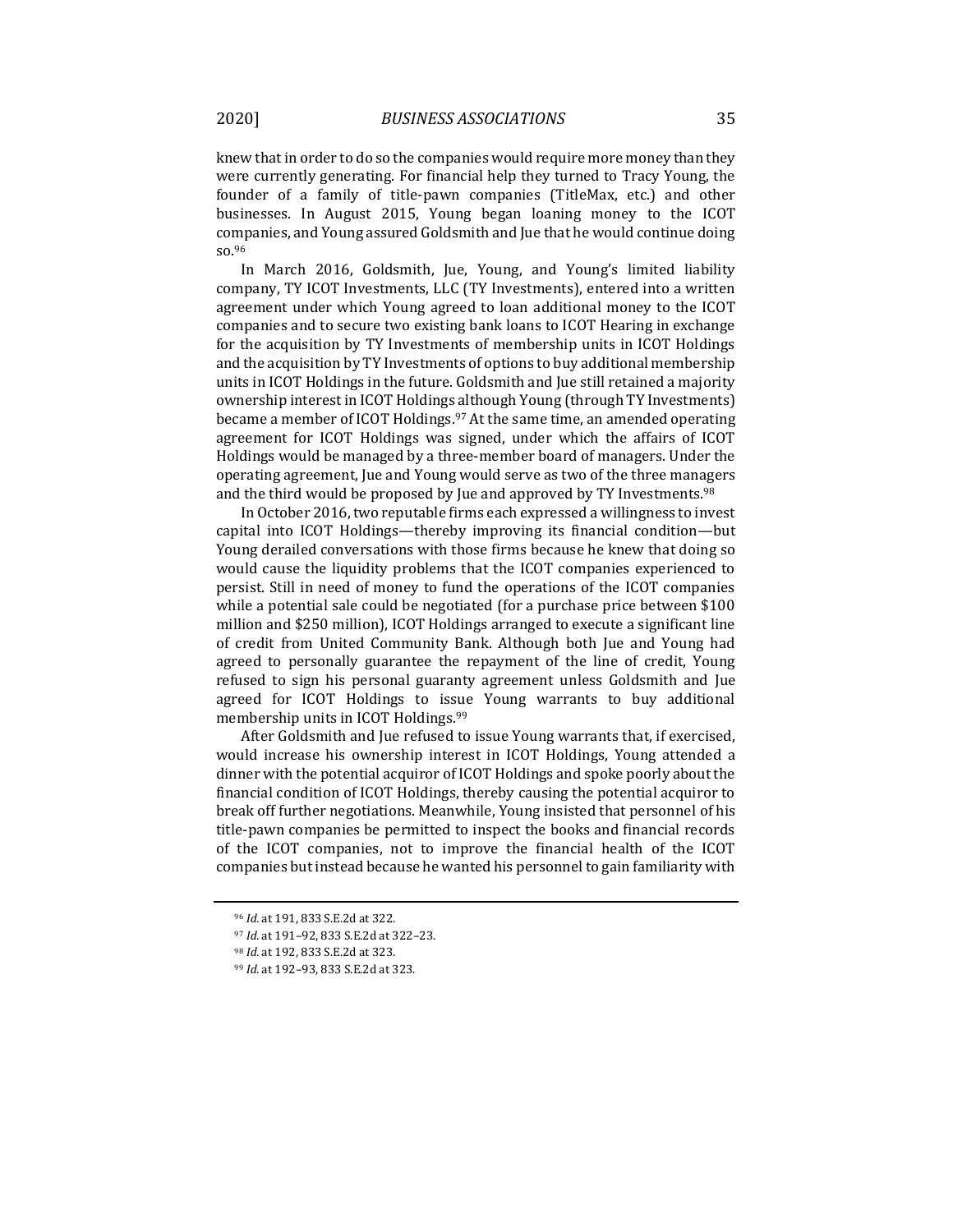the internal workings of the companies so that they could run them after Young seized control of the companies from Goldsmith and Jue.<sup>100</sup>

To further his takeover attempt, Young proposed that his friend, Robert Pirkle, serve as the third member of the three-person board of managers of ICOT Holdings. Young persuaded Jue to accept Pirkle's appointment under false pretenses, telling Jue (falsely) that United Community Bank had conditioned the line of credit on the appointment of Pirkle. Believing it was critical for ICOT Holdings to get the line of credit in place, Jue agreed to Pirkle's appointment.<sup>101</sup>

Shortly after Pirkle had been appointed to serve as a manager of ICOT Holdings, Young and Pirkle voted to terminate Jue as a manager of ICOT Hearing. As a result, Jue immediately resigned as manager of ICOT Holdings. Young and Pirkle voted, as managers of ICOT Holdings, to issue a \$6 million capital call to all members of ICOT Holdings. In accordance with that capital call, each member of ICOT Holdings was required to invest additional money into ICOT Holdings (in exchange for receiving additional membership units) pro rata according to his existing ownership percentage. If a member chose not to meet the capital call, his ownership percentage would be diluted, and the ownership percentages of those members who did contribute additional capital would be correspondingly increased.<sup>102</sup>

At the time the capital call was announced, Young knew that Goldsmith and Jue did not have the financial wherewithal to meet it and that, as a result, their ownership interests in ICOT Holdings would be diluted to virtually nothing as a result. Young and some other members of ICOT Holdings met the capital call. As predicted, Goldsmith and Jue did not. As a result of Young's infusion of capital, he acquired control of ICOT Holdings and, indirectly, of ICOT Hearing divesting Goldsmith and Jue of the controlling interest they once held. Shortly after acquiring control of the ICOT companies by squeezing out Goldsmith and Jue, Young reinitiated conversations with the potential acquiror he had earlier shunned, this time offering to sell the ICOT companies for \$40 million.<sup>103</sup>

Goldsmith and Jue sued Young, TY Investments, and a number of other businesses owned by Young, alleging claims for breach of contract (the ICOT Holdings operating agreement), breach of fiduciary duty, and fraud (among others). They filed the suit as a direct action—meaning that they filed it in their own names seeking damages to compensate them for injuries they personally suffered. They did not bring it as a derivative action on behalf of ICOT Holdings and ICOT Hearing because, in their view, the harms they alleged were not harms suffered by the companies or by all its members.<sup>104</sup>

<sup>100</sup> *Id.* at 193–94, 833 S.E.2d at 323–24.

<sup>101</sup> *Id.* at 194, 833 S.E.2d at 324.

<sup>102</sup> *Id.* at 194–95, 833 S.E.2d at 324–25.

<sup>103</sup> *Id.* at 195–96, 833 S.E.2d at 325.

<sup>104</sup> *Id.* at 196, 833 S.E.2d at 326. Disputes about whether plaintiffs may bring direct actions against corporate directors and officers or are instead required to sue them in derivative actions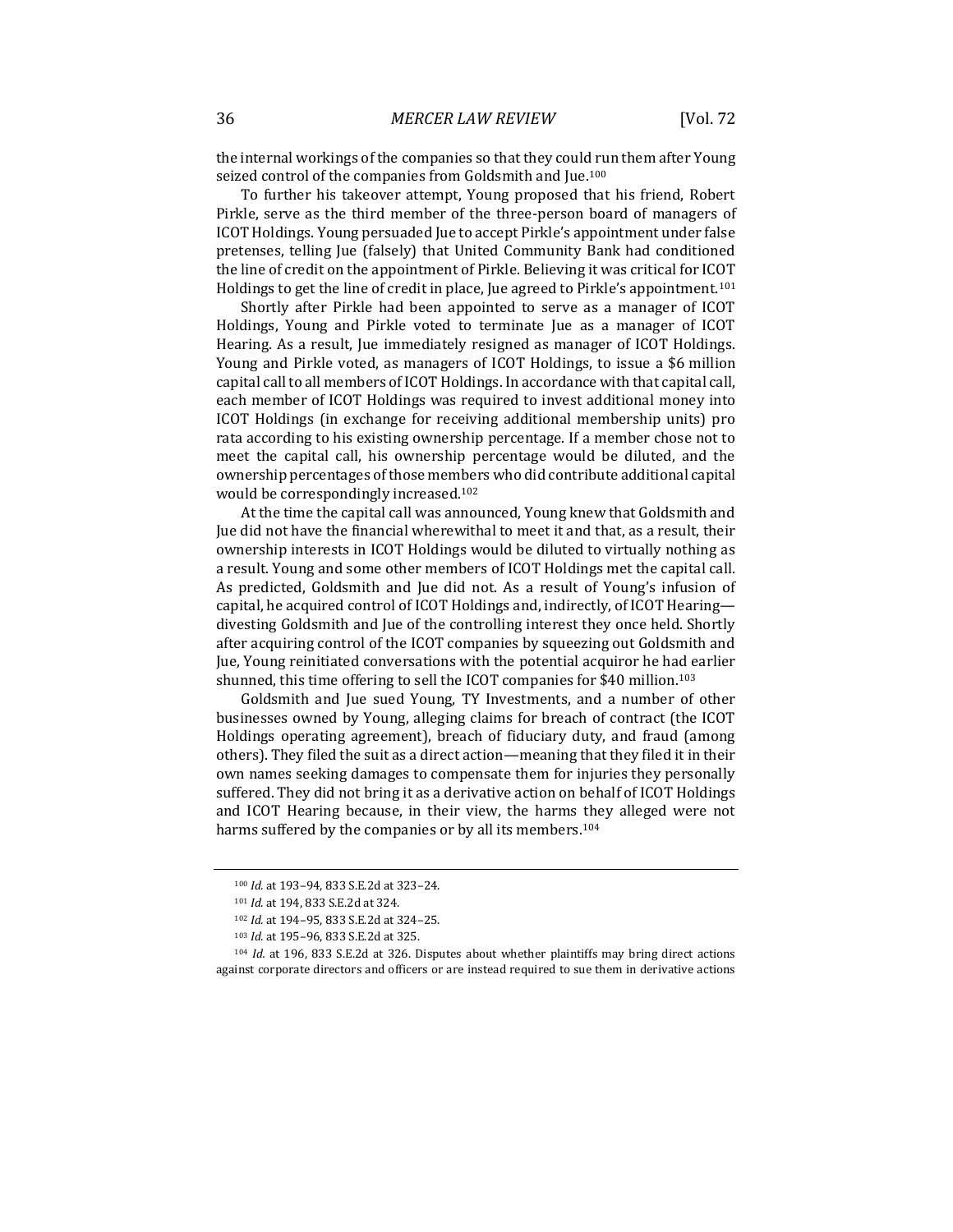Young and TY Investments moved to dismiss the complaint against them, arguing that "the plaintiffs had failed to plead special injuries entitling them to pursue a direct rather than a derivative action on behalf of ICOT Holdings" and that:

the plaintiffs failed to allege any injuries they sustained that were different from other members of ICOT Holdings, and thus they were required to adhere to the procedural requirements for filing a derivative action under the Georgia Limited Liability Company Act, O.C.G.A. §§ 14-11-100 to 14-11-102, which the plaintiffs failed to allege they had done.<sup>105</sup>

The trial court denied the motion, and Young and TY Investments succeeded in petitioning for an interlocutory appeal of that ruling.<sup>106</sup>

Whether claims against corporate directors and officers may be brought in a direct action or whether they must be brought in a derivative action turns on the particular injuries alleged in the complaint.<sup>107</sup> The court of appeals thus began its analysis by noting that Goldsmith and Jue alleged in their complaint that "they held a controlling interest in ICOT Holdings, but that Young then ousted them from control by orchestrating an unnecessary funding crisis in breach of his fiduciary duties as a manager of ICOT Holdings and through false representations and omissions about funding and other matters."<sup>108</sup>

The general rule, the court noted, is that these kinds of harms—dilution of ownership and voting power—are not unique to individual members but are instead suffered alike by all members "'where the interests of *all* the shareholders [are] diminished in proportion to their ownership,'" meaning that claims alleging these kinds of harms must ordinarily be brought in a derivative action.<sup>109</sup> The court then explained that an exception to that general rule applies "'in the case where wrongdoers by fraud have seized control of the corporation from the complaining stockholders,'" in which case "'[s]tockholders may maintain an action on an individual basis, as distinguished from a derivative action, against directors, officers, or others for the redress of wrongs constituting a direct fraud upon them."<sup>110</sup> The court determined that

are routinely litigated. *See, e.g.*, Stuart E. Walker, *Business Associations, Annual Survey of Georgia Law*, 71 MERCER L. REV. 15, 23–30 (2019); Stuart E. Walker, *Business Associations, Annual Survey of Georgia Law*, 70 MERCER L. REV. 19, 38–46 (2018).

<sup>105</sup> *Id.* at 196–97, 833 S.E.2d at 326.

<sup>106</sup> *Id.* at 190, 833 S.E.2d at 321.

 $107$  "[T]he determination of whether a claim is derivative or direct is made by 'looking to what the pleader alleged'... [because] it is 'the nature of the wrong alleged and not the pleader's designation or stated intention that controls the court's decision.'" Patel v. 2602 Deerfield, LLC, 347 Ga. App. 880, 884, 819 S.E.2d 527, 532 (2018) (citations and internal quote marks omitted).

<sup>108</sup> *TMX Finance, LLC*, at 197, 833 S.E.2d at 326.

<sup>109</sup> *Id.* at 197–98, 833 S.E.2d at 326.

<sup>110</sup> *Id.* at 198, 833 S.E.2d at 326 (quoting Gieselmann v. Stegeman, 443 S.W.2d 127, 131 (Mo. 1969)). The court cited secondary sources and primary sources from a number of foreign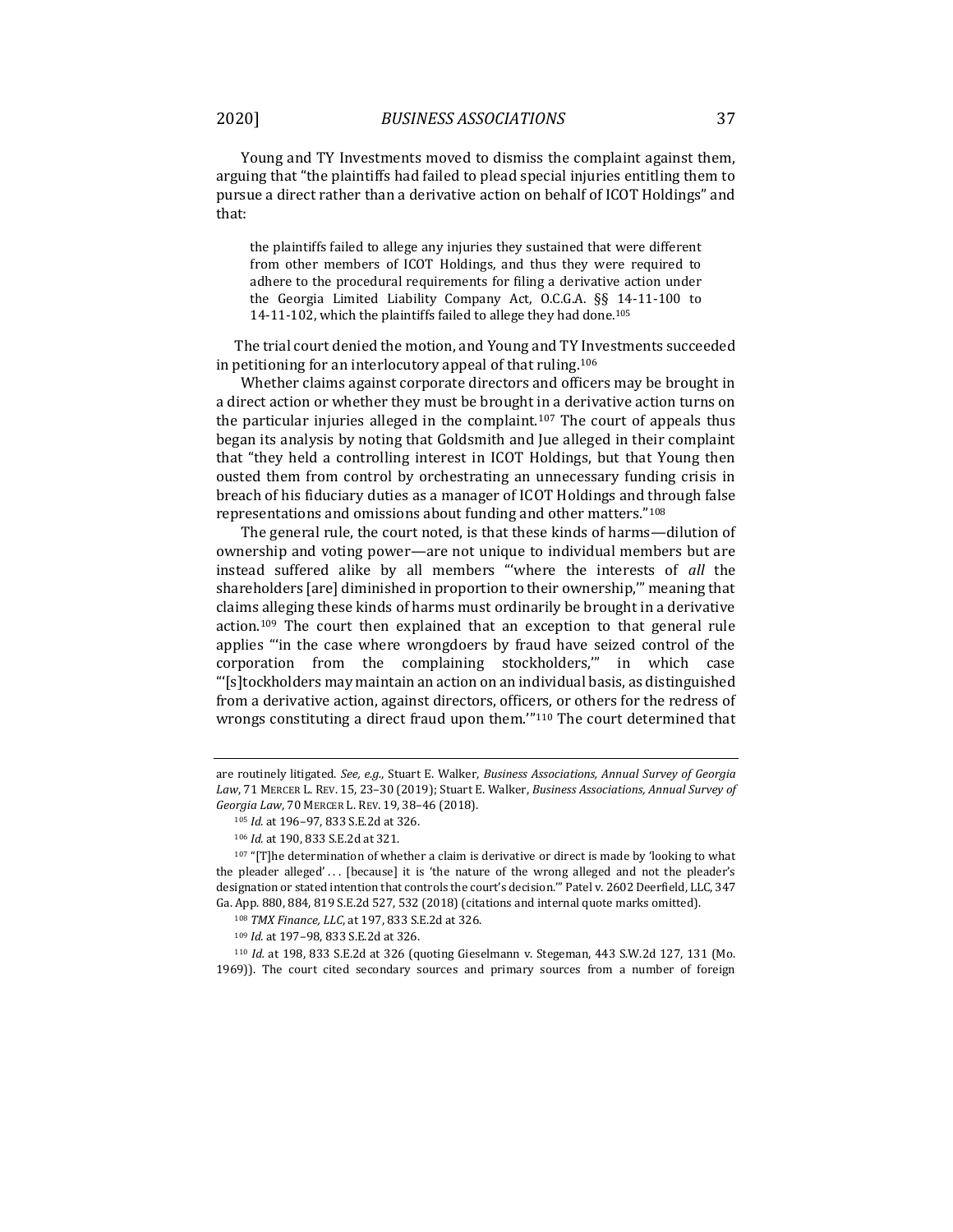the intentional seizure of control of ICOT Holdings from Goldsmith and Jue is the situation alleged here and concluded that:

because of [Goldsmith's and Jue's] loss of control resulting from the alleged breach of fiduciary duties and fraud specifically targeted at them by Young, the alleged harm to [Goldsmith and Jue] was different from that experienced by ICOT Holdings and its minority members, and [they] thus sufficiently pled a special injury.<sup>111</sup>

In addition to alleging fiduciary-duty claims, Goldsmith and Jue based their direct action against Young and TY Investments on claims for breach of contract and wrongful termination: Goldsmith alleged that Young breached the written agreement under which TY Investments became a member of ICOT Holdings and Jue alleged that he was wrongfully terminated as a manager of ICOT Hearing.<sup>112</sup> These claims, the court of appeals determined, alleged injuries unique to Goldsmith and Jue individually and thus were not required to be brought in a derivative action.<sup>113</sup>

Based on its review of the nature of the allegations in Goldsmith's and Jue's complaint, the court of appeals affirmed the trial court's denial of the motion to dismiss.<sup>114</sup>

#### III. AMENDMENTS TO THE GEORGIA BUSINESS CORPORATION CODE AND THE GEORGIA NONPROFIT CORPORATION CODE.

### *A. The Business Corporation Code is Amended to Authorize the Creation of Benefit Corporations.*

During the 2020 legislative session, the General Assembly passed (and Governor Kemp has since signed into law) House Bill 230,<sup>115</sup> which amends Chapter 2 of Title 14 of the Official Code of Georgia Annotated (the Georgia Business Corporation Code) to authorize the organization of a new kind of for-profit corporation under Georgia law: the benefit corporation.

Benefit corporations were first authorized by legislation enacted in the State of Maryland in 2010 and in the past decade similar laws have been enacted in thirty-seven states and in Washington, D.C., according to the most

- <sup>113</sup> *Id.*
- <sup>114</sup> *Id.* at 214, 833 S.E.2d at 336.

jurisdictions to support its holding that corporate shareholders and LLC members may bring direct actions against those officers or managers who have, by fraudulent means or by breach of their fiduciary duties, wrested control of the corporation or LLC away from them. *Id.* at 198 n.2, 833 S.E.2d at 327 n.2 (collecting authorities).

<sup>111</sup> *Id.* at 198, 833 S.E.2d at 327.

<sup>112</sup> *Id.* at 199, 833 S.E.2d at 327.

<sup>115</sup> Ga. H.R. Bill 230, Reg. Sess. (2020).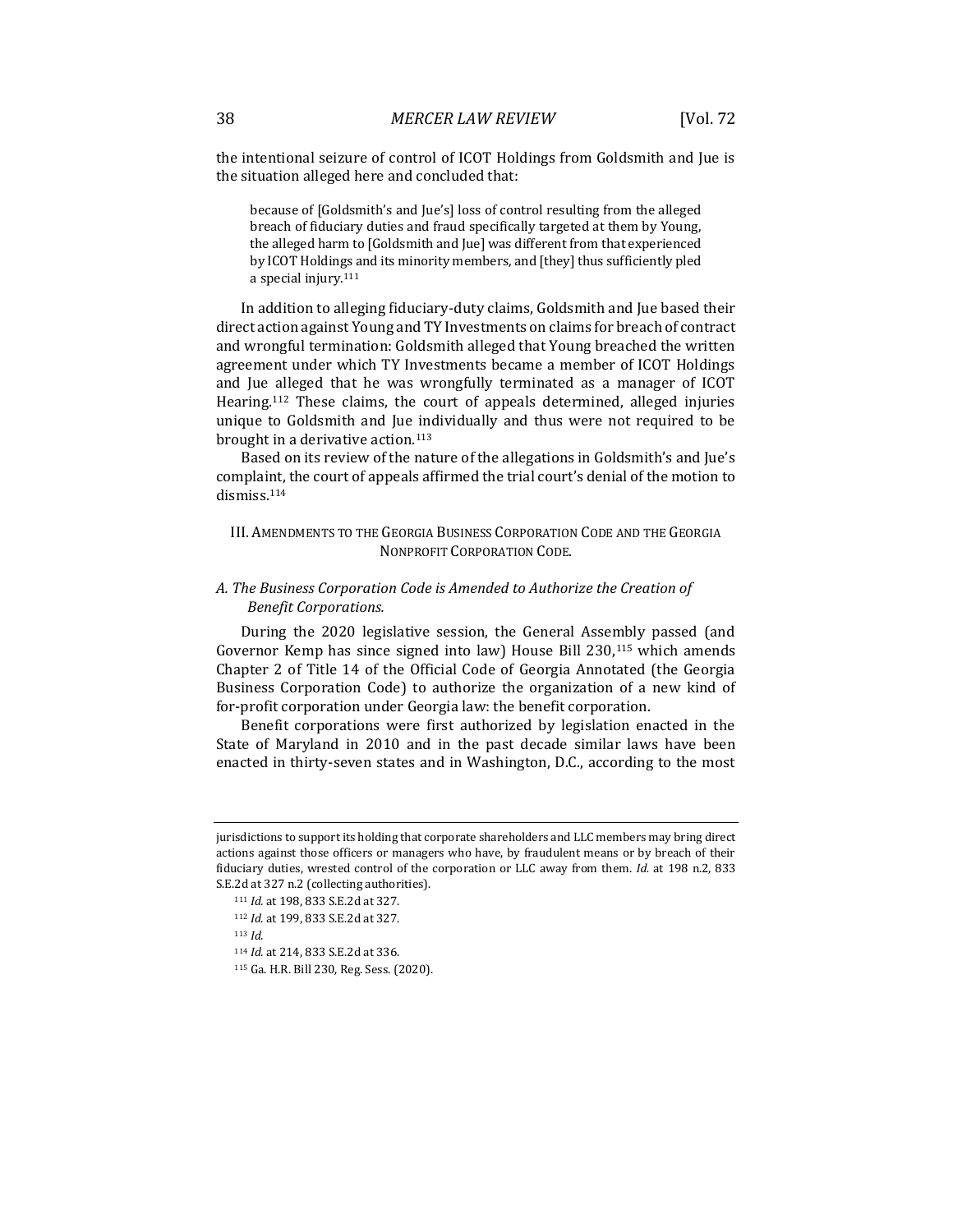recent statistics available.<sup>116</sup> Benefit corporations are for-profit companies obligated by statute to meet strict standards of social and environmental performance, accountability, and transparency. Although they may seem like non-profit corporations in some respects, they are not operated solely for charitable purposes, and their for-profit status allows them to attract capital investment unavailable to non-profit corporations. Examples of well-known benefit corporations include Patagonia, Ben & Jerry's, Kickstarter, Warby Parker, and New Belgium Brewing.

Under the new sections of the Georgia Business Corporation Code—O.C.G.A. § 14-2-1801117*—*a benefit corporation is a for-profit corporation whose articles of incorporation state that it is a benefit corporation and that one of its purposes is to pursue a public benefit.<sup>118</sup> A public benefit, in turn, is defined to mean

a positive effect, or reduction of negative effects, on society, on the environment, or on one or more communities or categories of persons, entities, or interests, other than shareholders in their capacity as shareholders, including effects of an artistic, charitable, cultural, economic, ecological, educational, environmental, literary, medical, religious, scientific, social, or technological nature.<sup>119</sup>

A benefit corporation may identify itself as such by including as part of its corporate name the words benefit corporation or public benefit corporation or the abbreviations "BC" or "PBC."<sup>120</sup> To the extent not inconsistent with the provisions of newly enacted Article 18, all provisions of the Business Corporation Code apply to benefit corporations.<sup>121</sup>

An existing traditional for-profit corporation may amend its articles of incorporation to become a benefit corporation, may transfer its property to a benefit corporation, may engage in a merger or share exchange with a benefit corporation, and may sell all or substantially all of its assets to a benefit corporation; but none of these actions is permissible unless first approved by a two-thirds vote of each class or series of shares of the traditional for-profit corporation—with each class or series voting as a separate voting group—even if the shares do not otherwise have voting rights.<sup>122</sup> Likewise, an existing benefit corporation may amend its articles of incorporation to delete or modify

<sup>116</sup> *State by State Status of Legislation*, Benefit Corporation,

https://benefitcorp.net/policymakers/state-by-state-status?state= (last visited August 11, 2020).

<sup>117</sup> O.C.G.A. § 14-2-1801 (2020). <sup>118</sup> O.C.G.A. § 14-2-1802(3) (2020). <sup>119</sup> O.C.G.A. § 14-2-1802(2) (2020). <sup>120</sup> O.C.G.A. § 14-2-1803 (2020).

<sup>121</sup> O.C.G.A. § 14-2-1801(a) (2020).

<sup>122</sup> O.C.G.A. § 14-2-1805(a) (2020).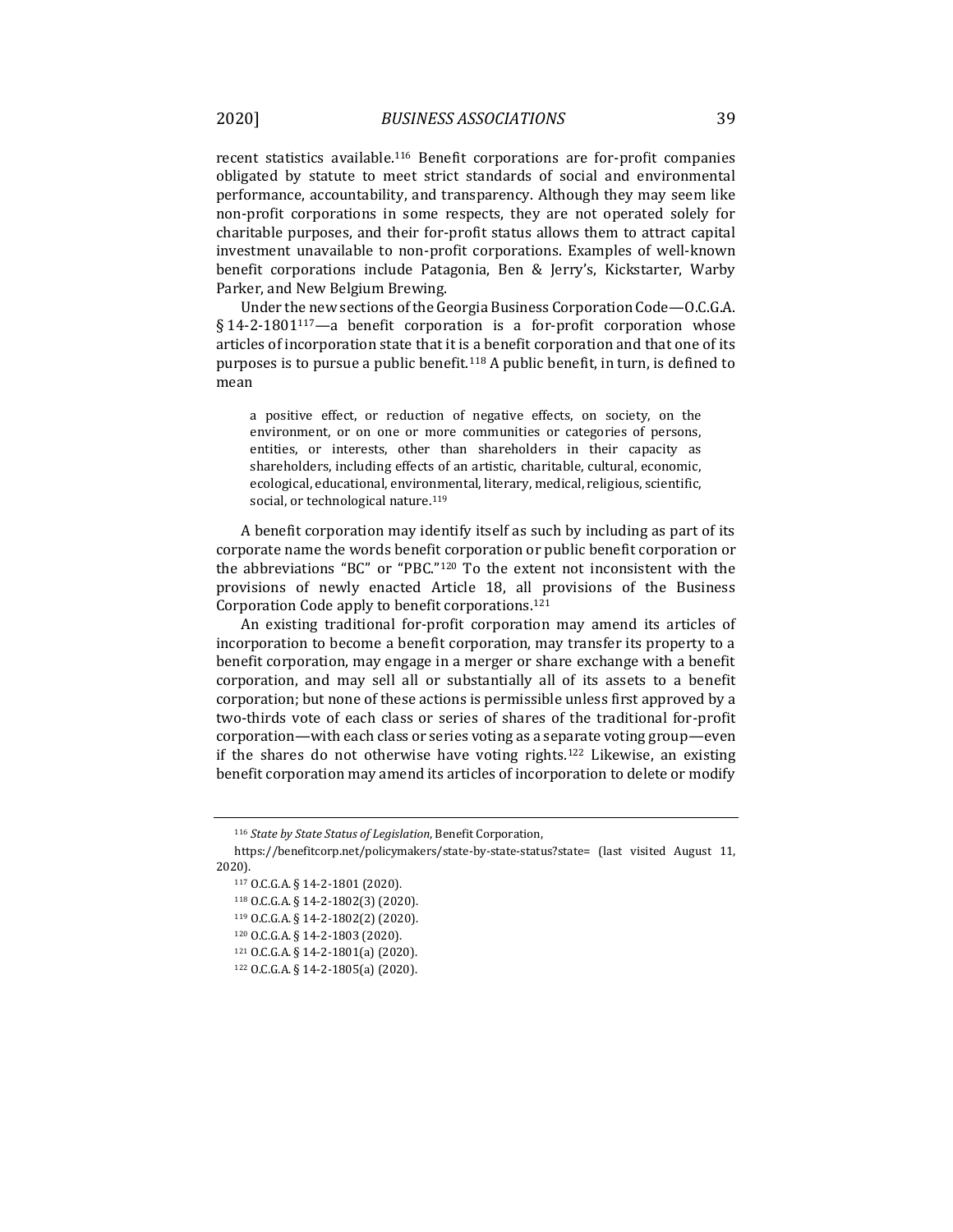its public-benefit provision and may engage of in any of the just-described transactions with a traditional for-profit corporation, subject to the same voting requirements by its shareholders.<sup>123</sup> It is worth noting that the actions described in this paragraph—whether taken by a traditional or a benefit corporation—create dissenters' rights under O.C.G.A. § 14-2-1302.<sup>124</sup>

In addition to the duties generally imposed on them by the Georgia Business Corporation Code, directors of a benefit corporation have a duty to consider the corporation's public benefit when managing or directing the corporation's affairs and a duty to adopt a standard by which to measure the corporation's performance in pursing the public benefit identified in its articles of incorporation;<sup>125</sup> but the directors do not owe those duties to persons who merely have an interest in the public benefit and the directors generally have no financial liability for failing to pursue the corporation's public benefit or for failing to consider the benefit or adopt the statutorily required standard by which to measure the corporation's performance.<sup>126</sup>

At least once a year, a benefit corporation must send a report to its shareholders, and to any other person who requests one, that addresses the corporation's performance in pursuing the public benefit in its articles of incorporation. The report must also include the following information: (a) the objectives adopted by the corporation to achieve its public benefit; (b) the standards adopted to measure the corporation's progress in pursing the public benefit; (c) the facts related to the corporation's success or failure in pursuing the public benefit; and (d) an assessment of the corporation's success or failure in meeting its objectives.<sup>127</sup> A benefit corporation may, but is not required to, undertake additional duties with respect to its reporting obligations.<sup>128</sup>

Time will tell how many corporations incorporated under Georgia law will take advantage of the ability to organize as a benefit corporation, but the national trend appears to show a steady increase in the popularity of these kinds of socially conscious and culturally aware corporations.

### *B. The Nonprofit Corporation Code is Amended to Revise and Strengthen the Business Judgment Rule Applicable to Officers and Directors of Nonprofit Corporations.*

During the 2020 legislative session, the General Assembly also passed (and Governor Kemp has since signed into law) Senate Bill 373,<sup>129</sup> which amends Chapter 3 of Title 14 of the Official Code of Georgia Annotated (the Georgia

<sup>123</sup> O.C.G.A. § 14-2-1805(b) (2020).

<sup>124</sup> *See* O.C.G.A. § 14-2-1302(a)(5) (2020).

<sup>125</sup> O.C.G.A. § 14-2-1806(a)(3) (2020).

<sup>126</sup> O.C.G.A. § 14-2-1806(b) (2020).

<sup>127</sup> O.C.G.A. § 14-2-1807(b) (2020).

<sup>128</sup> O.C.G.A. § 14-2-1807(c) (2020).

<sup>129</sup> Ga. S. Bill 373, Reg. Sess. (2020).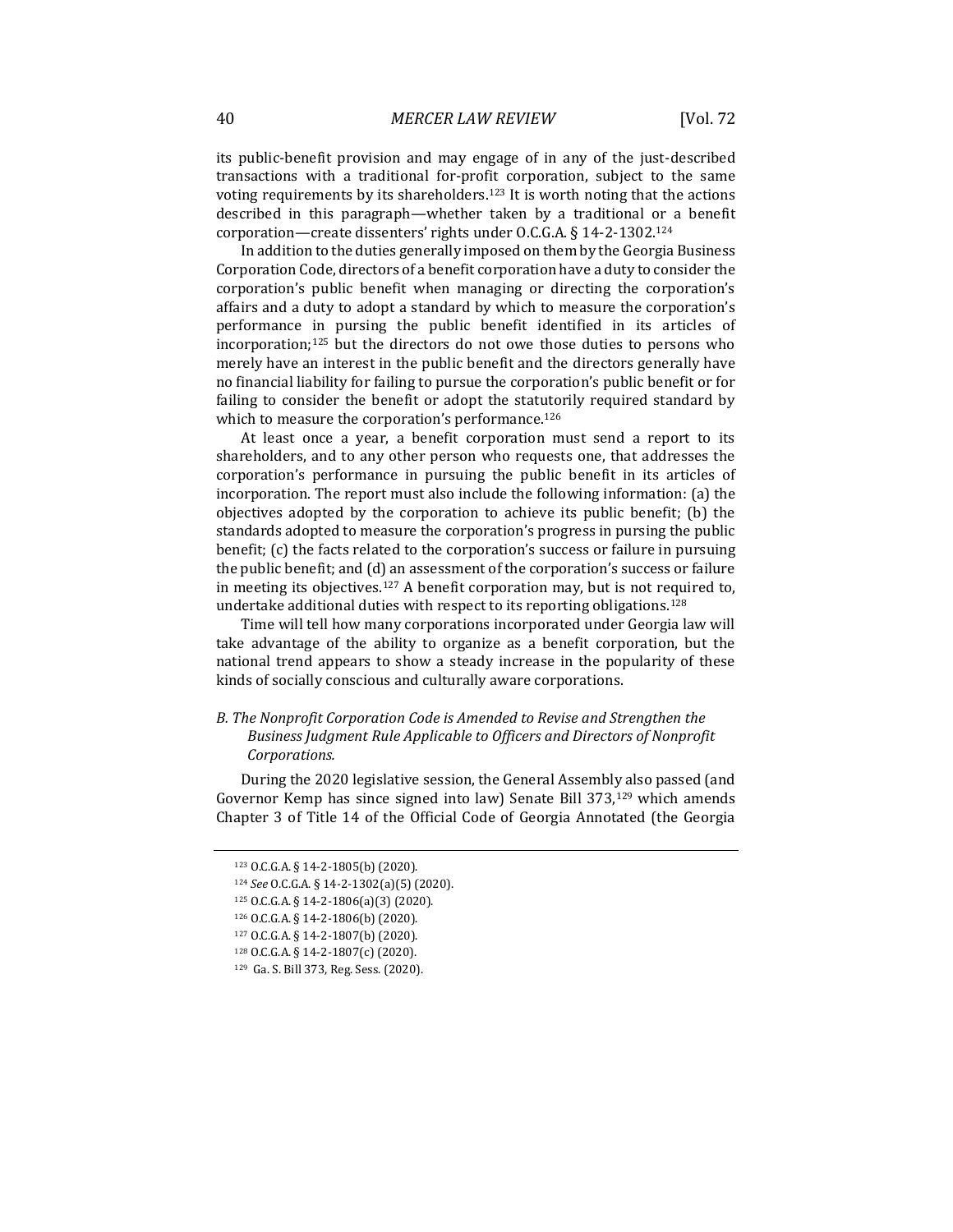Nonprofit Corporation Code) to do three main things. *First*, the statute brings the standards of care for directors<sup>130</sup> and officers<sup>131</sup> of non-profit corporations into line with those that apply to directors<sup>132</sup> and officers<sup>133</sup> of for-profit corporations. *Second*, the statute provides that all decisions of directors and officers are rebuttably presumed to have been made in good faith, in the exercise of reasonable care, and that the presumption can be rebutted only with evidence that the director or officer committed gross negligence by grossly deviating from the reasonableness standard of care.<sup>134</sup> *Finally*, the statute overhauls and clarifies the various sources of information that directors and officers may properly rely on in performing their duties.<sup>135</sup>

#### IV. THE GEORGIA STATE-WIDE BUSINESS COURT

The Georgia State-wide Business Court—created by an amendment to Article VI of the Georgia Constitution,<sup>136</sup> ratified by Georgia voters in November 2018, and by enabling legislation passed by the General Assembly during the 2019 legislative session<sup>137</sup>—began accepting its first cases on August 1, 2020.<sup>138</sup> To the best of the author's knowledge, there is no publicly available information about the filing statistics of the new court.

The first and (so far) only judge of the new court—Judge Walter W. Davis, appointed by Governor Kemp and approved by the Senate and House Judiciary Committees—has, in consultation with an eight-member commission, prepared and sent to the Georgia Supreme Court for review and approval a set of rules to govern the conduct of the court and the litigants and counsel who will practice before it.<sup>139</sup> On May 29, 2020, the court's proposed rules were posted to the website of the supreme court, and public comments were invited to be submitted to the supreme court by June 15, 2020.<sup>140</sup> As of this writing (August 2020) the rules have not been finalized. The Uniform Superior Court Rules will govern the procedures of the court on an interim basis, in accordance with an order issued by Chief Justice Harold Melton on July 31, 2020.<sup>141</sup>

<sup>130</sup> O.C.G.A. § 14-3-830(a) (2020).

<sup>131</sup> O.C.G.A. § 14-3-842(a) (2020).

<sup>132</sup> O.C.G.A. § 14-2-830(a).

<sup>133</sup> O.C.G.A. § 14-2-842(a).

<sup>134</sup> O.C.G.A. § 14-3-830(c) (2020); O.C.G.A. § 14-3-842(c) (2020).

<sup>135</sup> O.C.G.A. § 14-3-830(b) (2020); O.C.G.A. § 14-3-842(b) (2020).

<sup>136</sup> GA. CONST. art. VI. § 3, para. 2.

<sup>137</sup> *See* O.C.G.A. §§ 15-5A-1 to15-5A-16 (2020).

<sup>138</sup> O.C.G.A. § 15-5A-6(b) (2020).

<sup>139</sup> O.C.G.A. § 15-5A-10(a), (b) (2020).

<sup>140</sup> *Supreme Court of Georgia Solicits Comments on Proposed New Georgia State-wide Business Court Rules*, Supreme Court of Georgia

https://www.gasupreme.us/proposed-new-uniform-rules/ (last visited August 11, 2020).

<sup>141</sup> Administrative Minutes July 31, 2020, Supreme Court of Georgia